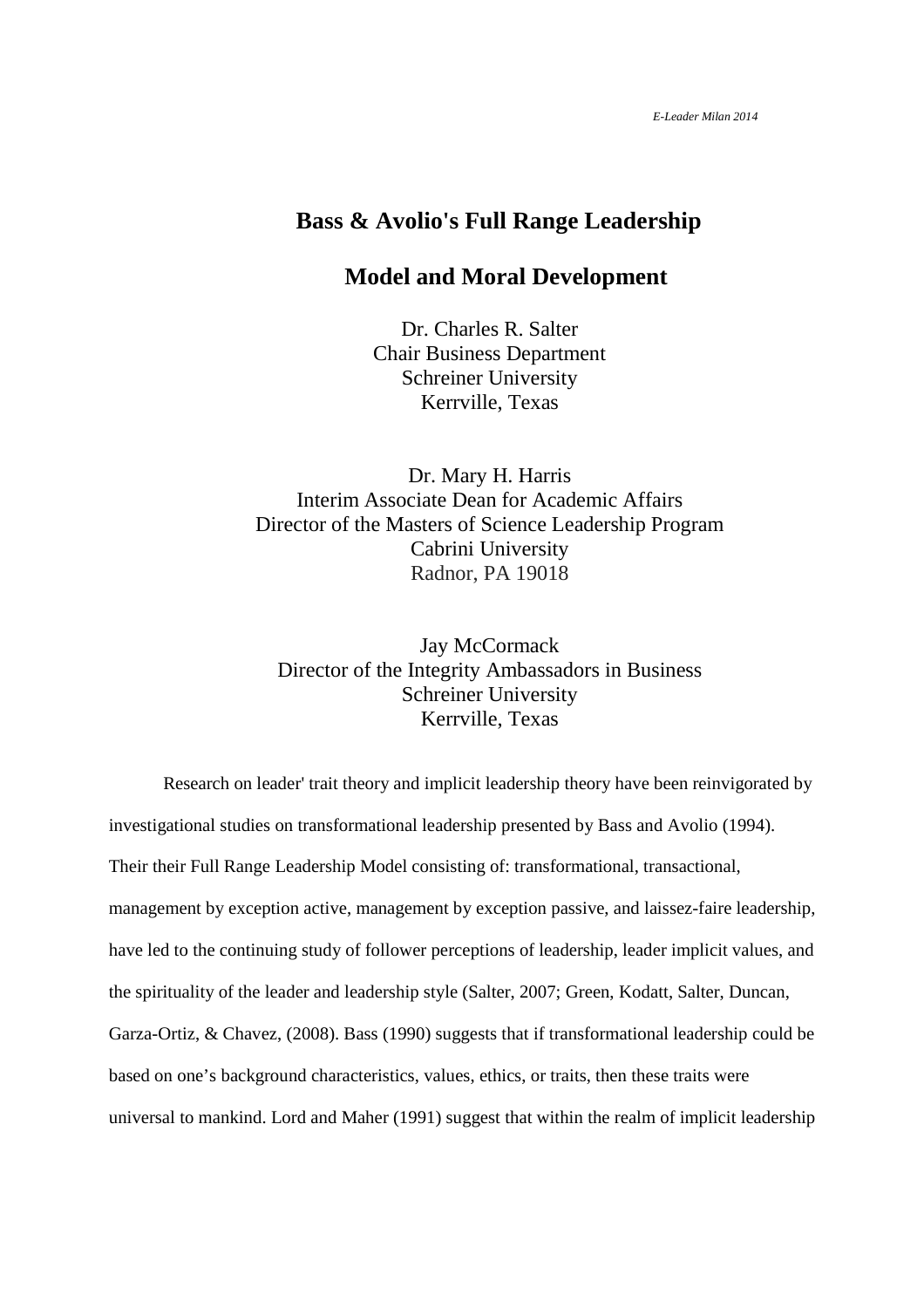theory, the more a follower can prototype a leader's style or compare the leader's behavior to their schema of a good leader's values and ethics, the more effective communications will be between follower and leader.

The study of moral development and the effects it has on decision-making have garnered a good deal of interest in the last thirty years. Rest, Thoma, and Narvaez (1999e) discuss the cognitive schemas associated with the different levels of moral development as stated by Kohlberg (1984). Rest et al. (1999e) suggest that cognitive moral schemas present in our conscious aid our retention of factual similarities between our experiences and ultimately aid in our decision making and search for further information. This implicit moral theory is similar to the leadership theory noted as Implicit Leadership Theory or the theory that one also carries in her or his memory a certain slate of factors which they use to identify a leader's behavior as being those of a good leader or an ineffective leader (Salter, Green, Ree, Carmody-Bubb, & Duncan, 2009).

# **Moral Schemas an Implicit Theory**

Bartlett (1932) was the first one to propose a theory of abstract learning and remembering experiences to be utilized later in decision making he noted as cognitive schemas. Kintsch (1994) found that these mental organizers are not attached to the limbic systems unconscious decision making, but seem to reside in the rational prefrontal cortex mechanisms. Traditional discussions by schema theorists (Rummelhart, 1980; Taylor & Crocker, 1981) indicate that schemas are understood to be generalized knowledge structures residing in long term memory. Schemas have been theorized to be a set of expectations, hypotheses, concepts or organized regularities formed in the cognition of one's mental facilities and based on the cognitive processes of similarities,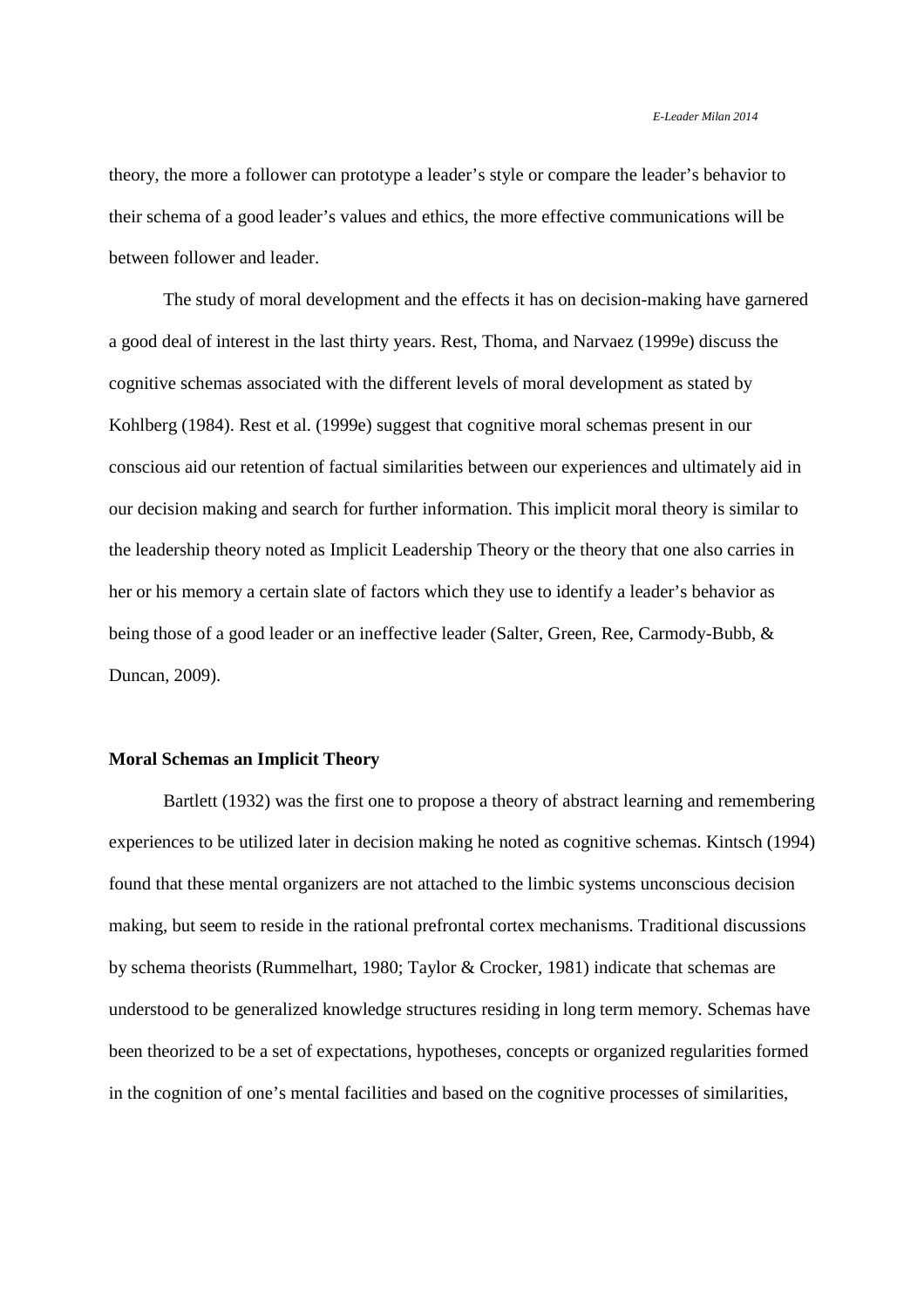associations and recurrences in experiences.

Taylor et al. (1981) stated that cognitive schemas help to form our perception and guide our information seeking behaviors. While there are numerous schemas individuals possess, Narvaez (1999) identified reaction times and memories identified in moral judgment, while Rest (1986) noted these moral judgments as moral schemas.

Rest et al. (1999e) states that the Defining Issues Test 2 measures how individuals perceive moral situations in terms of three schemas: Personal Interests, Maintaining Norms, and Post-Conventional thinking. The three schemas are presumed to be ordered developmentally. The Personal Interests schema justifies the moral decision of an actor by appealing to the personal stake that actor has in the consequences of an action; this stage is considered to occur only in early childhood. Maintaining Norms moral schema initiates in the moral decision maker a recognition that moral decisions should be made on the basis of what is good for society; this decision making ability is thought to occur in adolescents to early adulthood. The justification of a moral decision when one is at the Post-Conventional stage moral development is directed toward shared societal ideals, which are opened to rational critique and can be challenged by new experiences and logic; this cognitive organization for decision making is not fully formalized by all, and is thought to occur later on in one's maturation process.

#### **Leadership Schemas and Implicit Leadership Theory**

The beginning of a discussion on follower's expectancies of leader behavior or implicit leadership began by Eden and Leviathan (1975) who found that leader's behaviors guide a perceiver's encoding of relevant information. Carlisle and Phillips (1984) found that the perceiver's formation of leadership perceptions was enhanced when a leader's traits were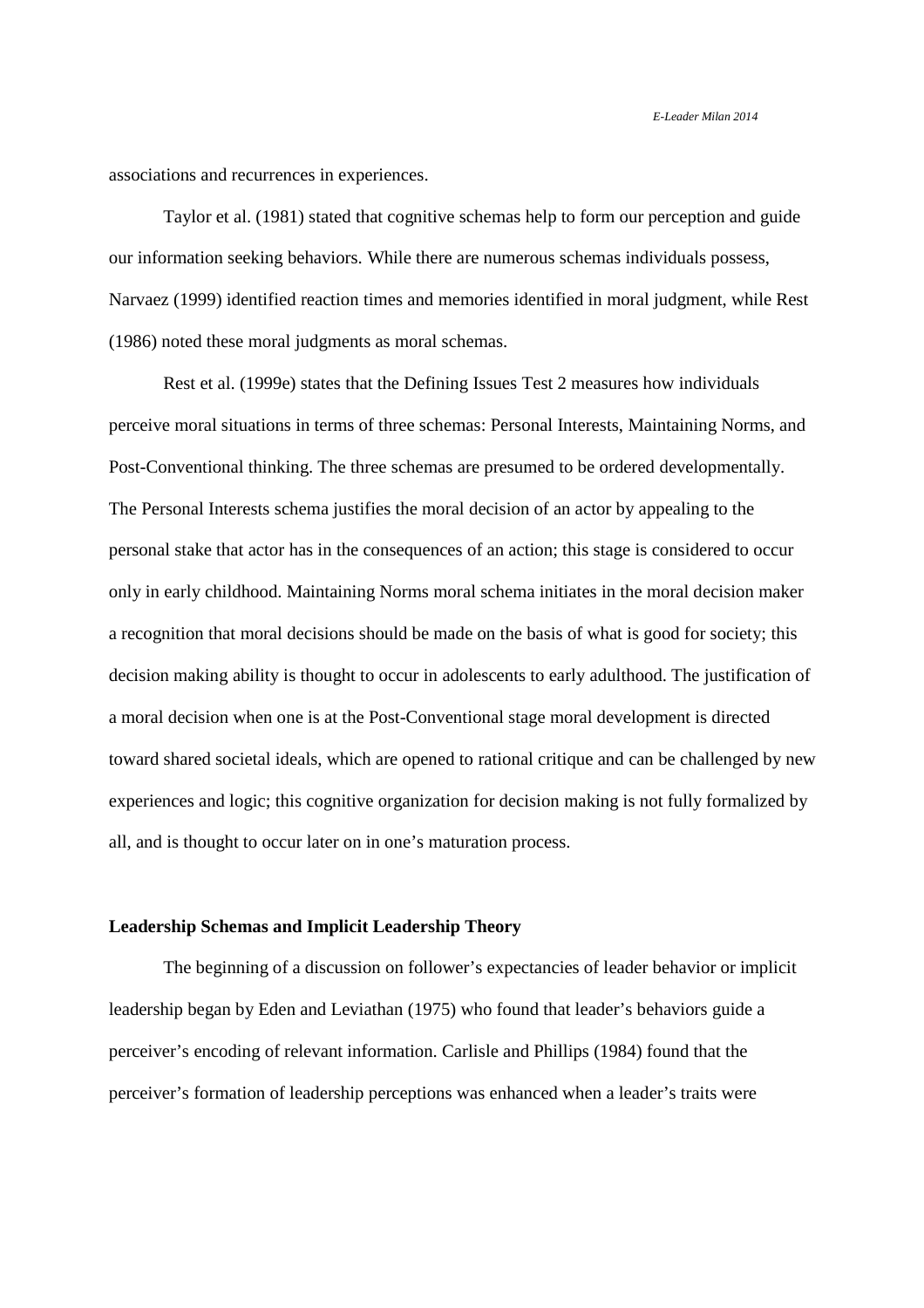positively prototyped by the follower. Mischel (1977) suggested that traits are important as constructs for perceivers, which help them to organize perceptions of others. Winter and Uleman (1984) indicated that individuals unconsciously make trait inferences when encoding information into memory. Lord, DeVader, and Alliger (1986) concluded that research on implicit leadership theory indicates the relationship between the perceiver's cognitive schema fabricated by a leader's traits and their importance as perceptual constructs for perceivers. Lord and Maher (1991) found that a follower's recall of leadership information instructions is enhanced if the follower has correctly cognitively mapped or prototyped the leader's traits.

Lord, Brown, and Freiberg (1999) state that even small portions of behavior, perhaps even single word communications, in the absence of further communication, might elicit from the follower a prototypical implicit based leadership style stored in memory. As stated by Eden and Leviathan (1975), leader behaviors guide memory of small tasks it is intuitive to surmise that a small prototypical behavior would guide a follower's assessment of a leader's leadership style.

Keller (1992) stated that implicit leadership asks about the relationship between the evaluations and perceptions of leaders. Kark and Shamir (2002) asserted that transformational leaders have dual influence on followers. These authors state that transformational leaders' influence over the follower is derived by their ability to change the personal identity and the social identity of the follower through communication. The personal identity of the follower models the leader, and the social identity forms identification with the work unit. The authors go further to state that identities are formed by personality traits, quality of relationships, and group norms. Lord, et al. (1999) suggested that implicit leadership theories were a category system, which emphasized how prototypical behavior influenced the leadership perceptions and distortions in memory about leaders by perceivers.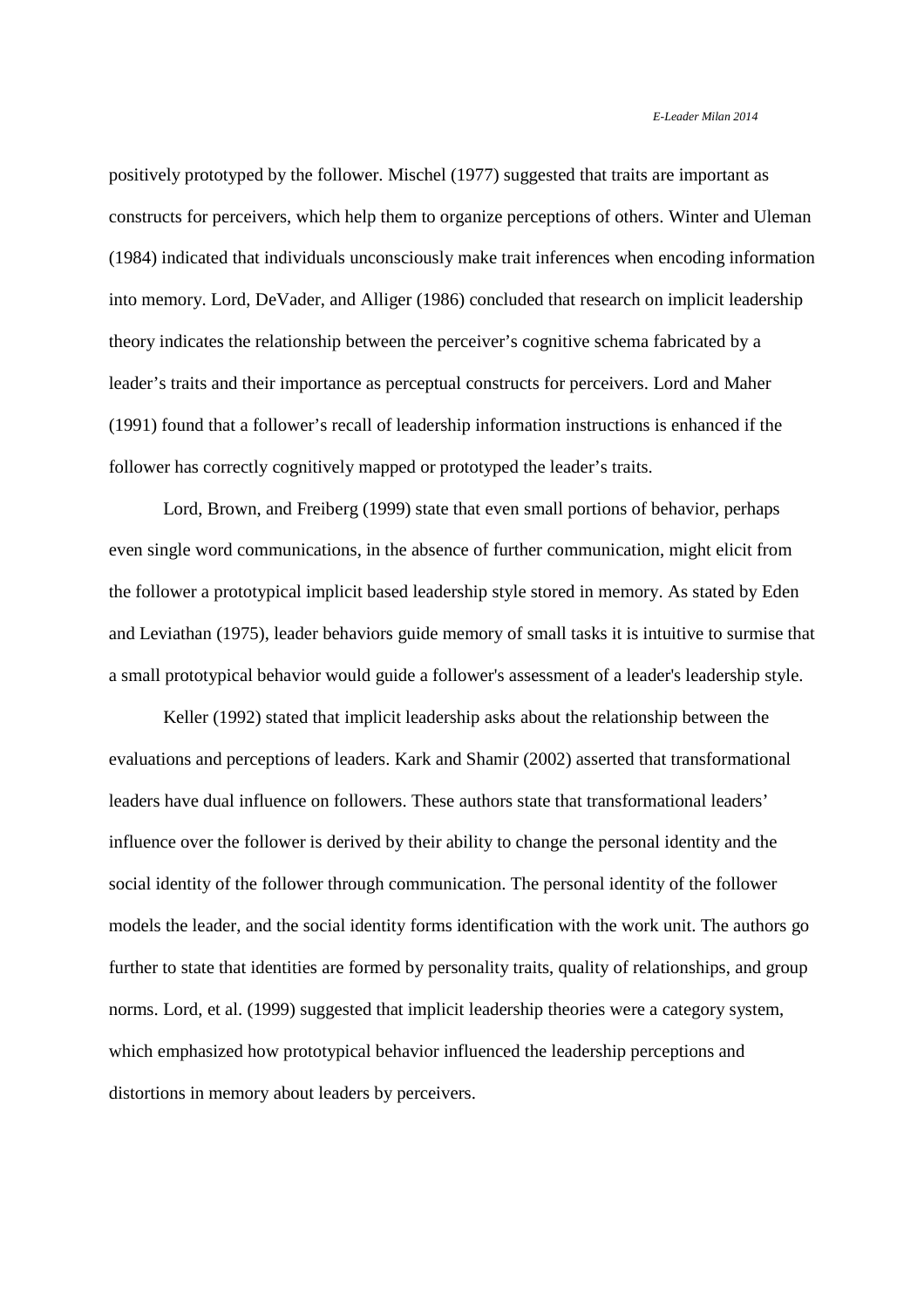## **Leadership and Moral Development**

There has been some research with regards to the relationship between the moral development of leaders and their leadership style. Research on military personnel by Olsen et al (2006) stated that individual differences in moral reasoning and moral identity significantly affect leadership behavior. Further results indicated post conventional moral reasoning and moral identity were positively related to transformational leadership behavior, and negatively related to passive-avoidant leadership. These findings corroborated Bass' findings that leaders with a strong moral identity would be more likely to emphasize moral values in their decision making and communication with their subordinates, which may be linked to the transformational facets of inspirational motivation and idealized influence as proposed by (Bass 1998a; 1998b). Research also suggest people with high moral reasoning should be motivated to act morally based on this internalized moral identity Rest (1986), Aquino and Reed (2002), Burns (1978) and Turner et al (2002). Bass and Steidlmeier (1999) emphasized that a moral component was also necessary for transactional leadership; however Olsen's research did not significantly support this finding. Andreescu and Gennaro (2010) performed research to determine the best traits for an ideal police officer using the Leadership Behavior Description Questionnaire for XII (Stodgill, 1974), which has two styles of leadership: worker-center and task-centered. Although this research did not focus on moral development, it did show that transformational leadership is the preferred leadership style and that women tend to exhibit more transformational leadership styles.

Walker et al (2009) focused their research on how spirituality (defined both in religious and non-religious terms) is a desired trait in leadership resulting in a positive impact on leadership in three areas: the leader's inner self, interaction with others, and the leader's tasks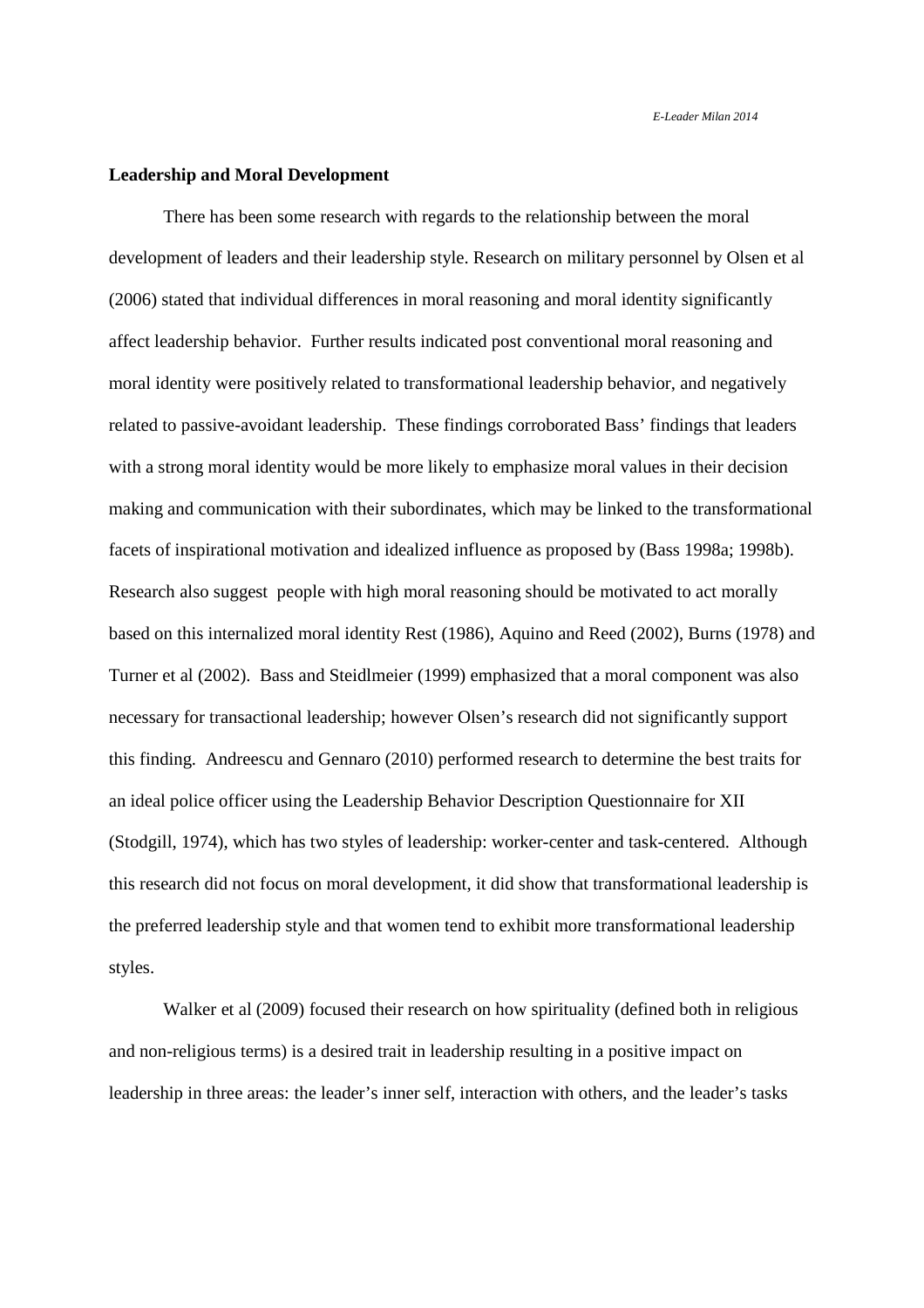and activities. This study involved community college presidents and chancellors and the participant leaders expressed their spiritual qualities in their leadership through their principles, values and beliefs which centered on servant leadership, community building, creativity and communication (Walker et al, 2009). Klenke's (2003) research suggested that the roots of effective leadership may be grounded in a spiritual dimension and that common characteristics of effective leaders are an inward focus, potential for self-discovery, reflective analysis, and personal reinvention. This research used the MLQ to link spirituality, leadership and moral development, but produced inconsistent results, due to the difficulty in defining spirituality and measuring it. A related study by April et al (2010) which focused on Korver's five principles for leaders to avoid ethical mistakes, linked ethics to being an authentic leader. This research involved middle managers and grounded theory to analyze the qualitative results – asking them what enabled and disabled them to make ethical decisions in the workplace. The two most frequent enablers listed were upbringing and spirituality (April et al, 2010). Glanz (2010) also discussed how a lack of empirical research on ethics in educational leadership is evident. The above research focused more on how to provide ethical leadership in strategic planning by developing a conceptual framework for justice and caring in strategic leadership.

#### **Leadership Morality and Gender**

Although there has been sufficient research on the relationship between leadership style and gender, gender and the relationship between moral development and ethics in leadership style choice has not been explored as extensively. Survey research has shown that less than half of American workers feel their leaders are senior people of high integrity (Koehn, 2005). Gardner (2007) stated leaders feel three types of ultimate responsibility: for ethical conduct of an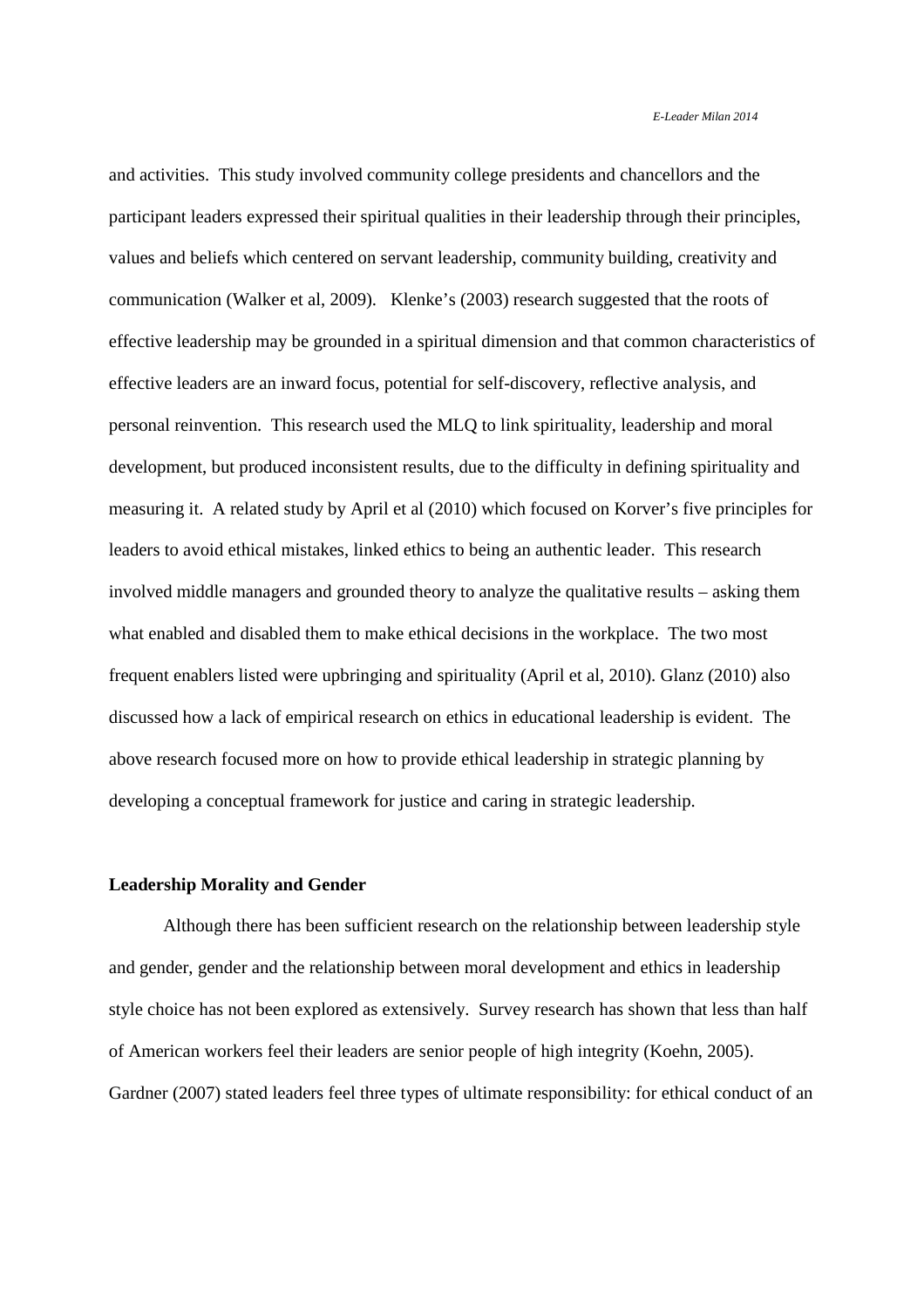organization and its workers, for fulfillment of an organization's goals, and for serving the greater good. One research study confirmed that most people, particularly leaders, possess a strong sense of personal responsibility (Schroer, 2007). Remund (2011) found that leaders feel responsible for ethical conduct within an organization, but must balance this objective with the sense of responsibility for helping achieve organizational goals and simultaneously serving the public good. Although Remund's aforementioned research focused on corporate communications leaders, the results found that gender did not surface as a significant determinant, but the authors encouraged that future analysis involving gender and other variables should be pursued for more insightful influences (Remund, 2011). Green, Duncan, Salter, and Chavez (2012) found that women held stronger opinions about the benefits of five aspects of leadership generally considered to contribute to outstanding leadership taken from (House, Hanges, Javidan, Dorfman, & Gupta, 2004): integrity, visionary charisma, participative, humaneoriented and diplomatic. In this same study women versus men were found to hold stronger opinions about the liabilities of three aspects generally considered to inhibit outstanding leadership: conflict inducer, autocratic and malevolent leadership behavior. Salter, Green, Duncan, Berre, and Torti (2010) found women to be significantly more sensitive to the transformational and passive leadership language of the leader than men.

 Singh (2012) analyzed by gender the perceptions of good and bad leadership and explored the attributes of leaders as perceived by their male and female followers. This research focused mostly on transformational vs. transactional leadership styles and other typical gender traits, but did not explore the impact of gender and ethics. This research deviates from the large body of literature on the leadership styles of men and women (Eagly & Carli, 2007; Eagly & Johnson, 1990; Eagly, Karau & Makhijani, 1995; Helgesen, 1990; Rosener, 1990; Yoder, 2001).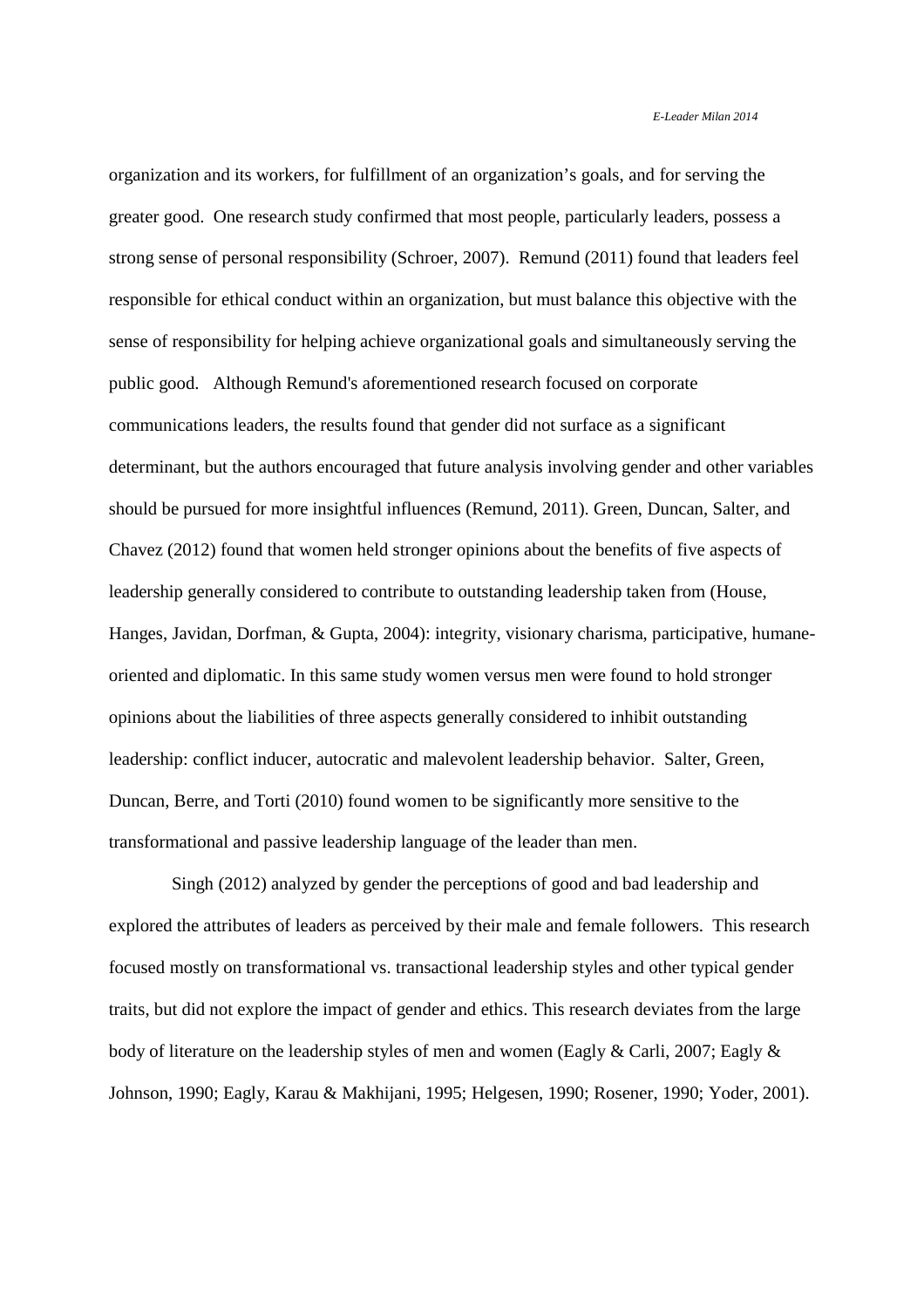Although Butz et al., (2007) does not investigate moral development and ethics in research on the leadership styles of men and women, the study does consider the differences in the gender's socialization processes and the related organizational culture. The Butz et al., (2007) research findings indicate transformational leadership is the preferred leadership style used by women, and that the characteristics relate to female values developed through socialization processes that include building relationships, communication, consensus building, power as influence, and working together for a common purpose. The responsibility of women for complying with the social norms, values, and roles is burdensome when it comes to the world of organizations. (Butz et al, 2005). In earlier research, Butz and Lewis (1996) completed a study that compared the relationship between the moral reasoning modes and leadership orientation of males versus females. The results suggested that males differ from female in their dominant moral reasoning. In their conclusion, Butz and Lewis reflect on the importance of the results in relation to research data on leadership effectiveness comprising leadership orientation (value and attitudes) and situational specifics.

#### **Moral Maturity and Political Affiliation**

White (1997) in a study on moral authority and influence found a relationship between what was termed the right wing political affiliates, left wing political associates, and those stating no political affiliation. Stating those identifying themselves as socially conservative believed that societal factors play a significantly greater influence on the moral perspectives of voters than did those with no political affiliation. The study further suggested left wing political affiliates attributed significantly more political influence to a need for equality, than did those individuals who claimed no political affiliation. Lastly, the study found those identifying themselves as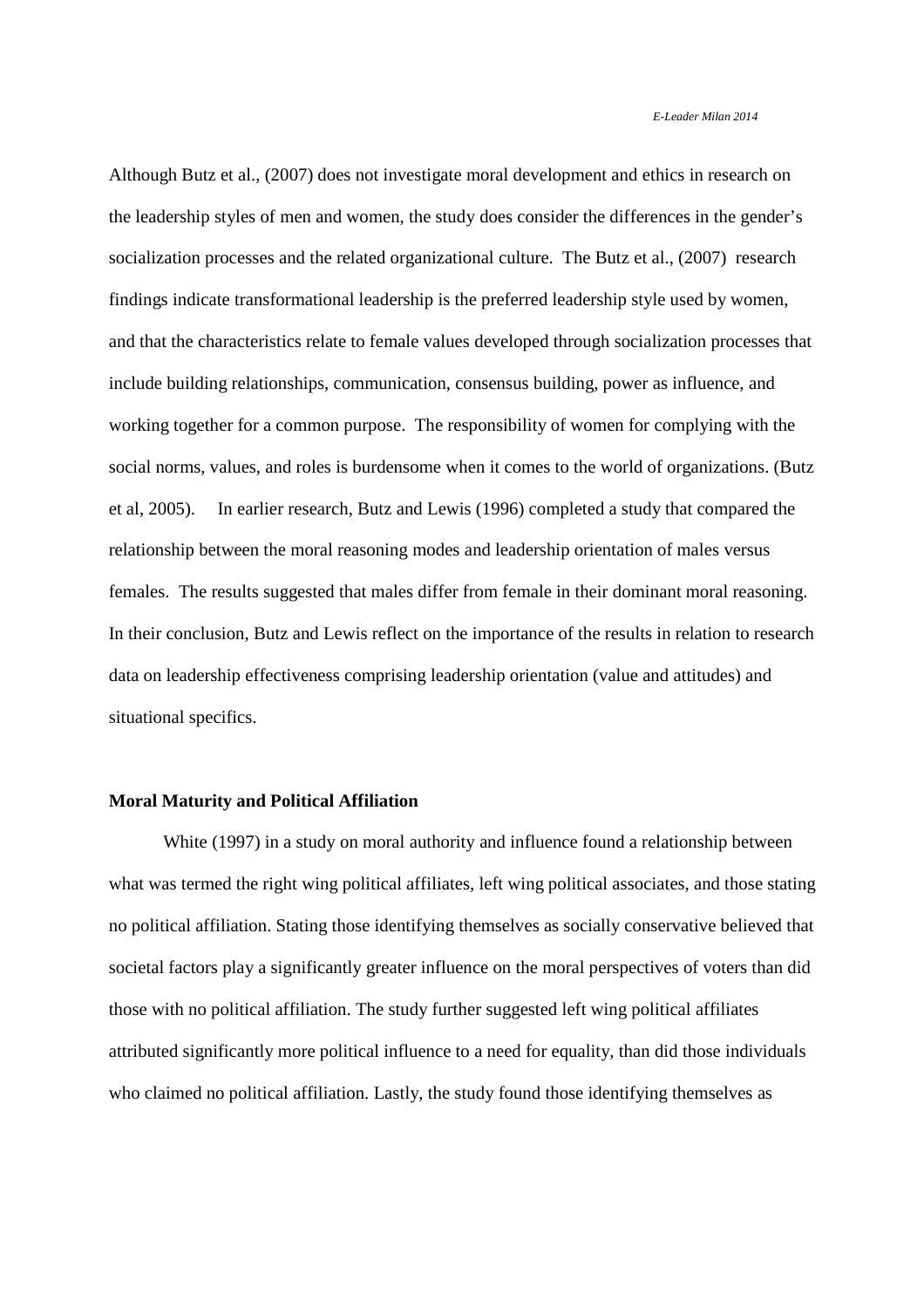being conservative attributed less political influence to educators than did those identifying themselves as having no political affiliation.

Salter, et al. (2009) found a significant difference between the transformational ratings of the leader versus their political party affiliation of the rater. In this study the greatest difference in mean ratings were found between those who identified themselves as Republican and those who identified themselves as Democrats. This finding intuitively suggests an interaction between respondents' moral schema and a halo effect, filtering effect, or selective perception within the realm of decision-making. Rest et al. (1999e) suggests that at the highest form of level development the respondent would show a more critical rationalization of the communications and behaviors of the leader disregarding halo effects, selective perceptions, and other perceptual screens.

Little research has been done to investigate the relationship between a respondent's moral maturity rating and it's affect on the prototyping of leader behavior in regard to leadership style. The purpose of this study was to test the theoretical proposition that there is a relationship between respondent's moral maturity and the respondent's rating of their own leadership behavioral style as it aligns with Bass & Avolio's (1994) Full Range Leadership Model. If a follower's moral maturity predisposes him/her to engage in a leadership style, then followers could more readily interpret the foundations of a leaders' communications leading to a more complete understanding between leader' motivations and follower' understanding.

The current research examined the degree to which the respondents' moral maturity, as measured by the DIT 2, Rest et al. (1999e), is related to an individual's implicit perceptual leadership style ratings of transformational, transactional, or passive style as found by Bass & Avolio (1994) Multifactor Leadership Questionnaire (MLQ). The study's research questions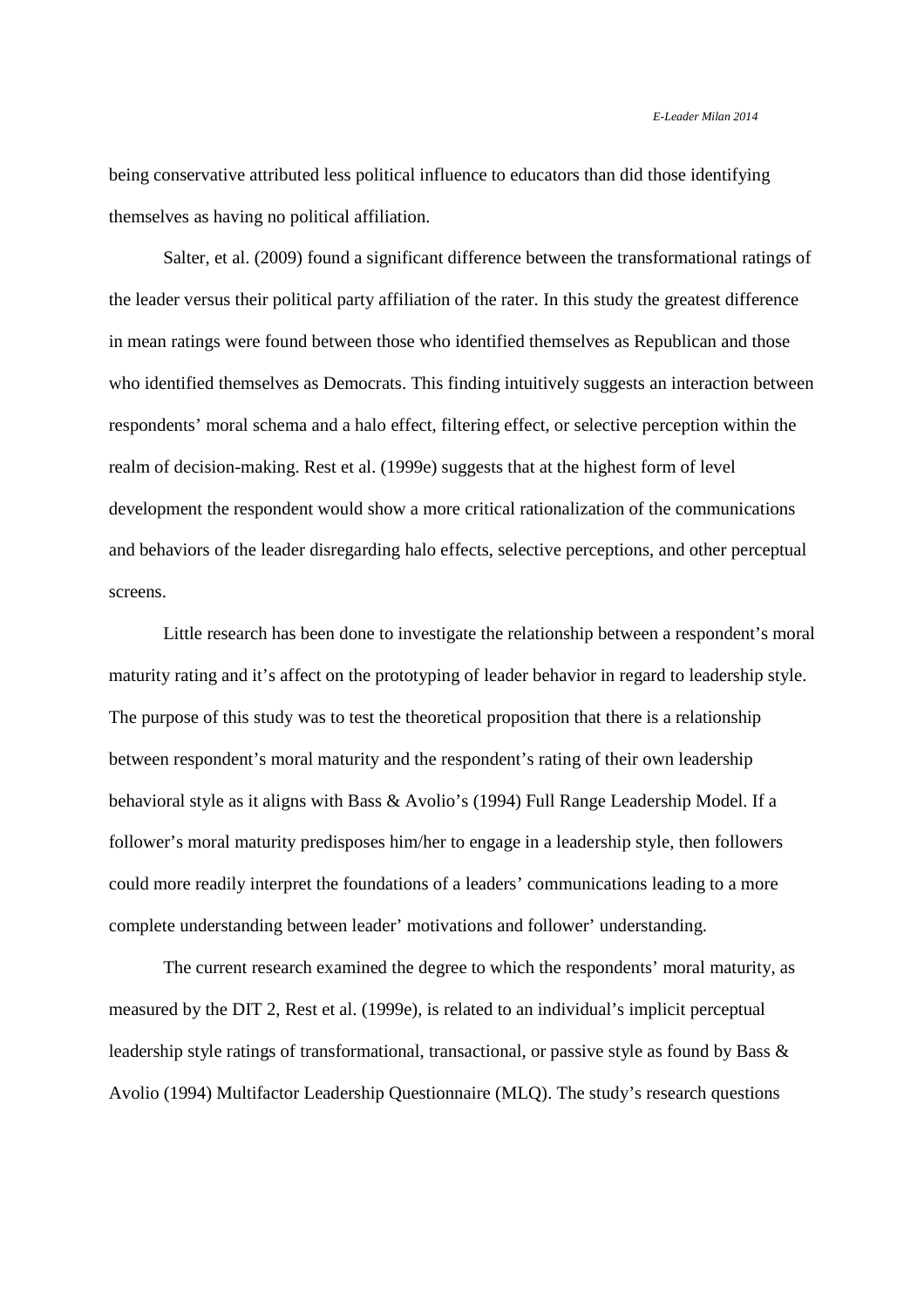center on the respondent's moral development and their self-rating of their leadership style as being transformational, transactional, or passive stated below.

As previous research found a relationship between moral reasoning and moral values relating to transformational leadership and has further suggested a moral component to transactional leadership style (Bass, 1998a; 1998b; Olsen et al., 2006; Bass & Steidmeier, 1999). The present research investigated the relationship between a respondent's moral development as measured by the DIT2 (test of Moral Development) and the transformational, transactional, and passive leadership ratings of the respondent when controlling for the respondent's age, education, gender, political affiliation, and ethnicity.

#### METHODOLOGY

#### **Participants**

The sample for this study consisted of 346 respondents. Of the 346 responses, 321 were fully completed and usable, for a return ratio of approximately 93%. Participants were undergraduates who volunteered from one university in South Texas and gender consisted of 41.9% females and 58.1% males, with a mean age of 19.5 years old with a standard deviation of 3.03 and ages ranging from 17-38. The ethnicity of the sample subjects consisted of 73.3% White, 21.1% Spanish/Hispanic/Latino, 3.7% Black/African American/Negro, and 1.9% Asian. Their educational levels consisted of 95.6% working on their undergraduate degree, 4.4% working toward their Master's degree. Subjects identified themselves politically as being very liberal 5.6%, somewhat liberal 19.3%, neither liberal nor conservative 37%, somewhat conservative 28%, and 10.1% very conservative. Concerning the moral development of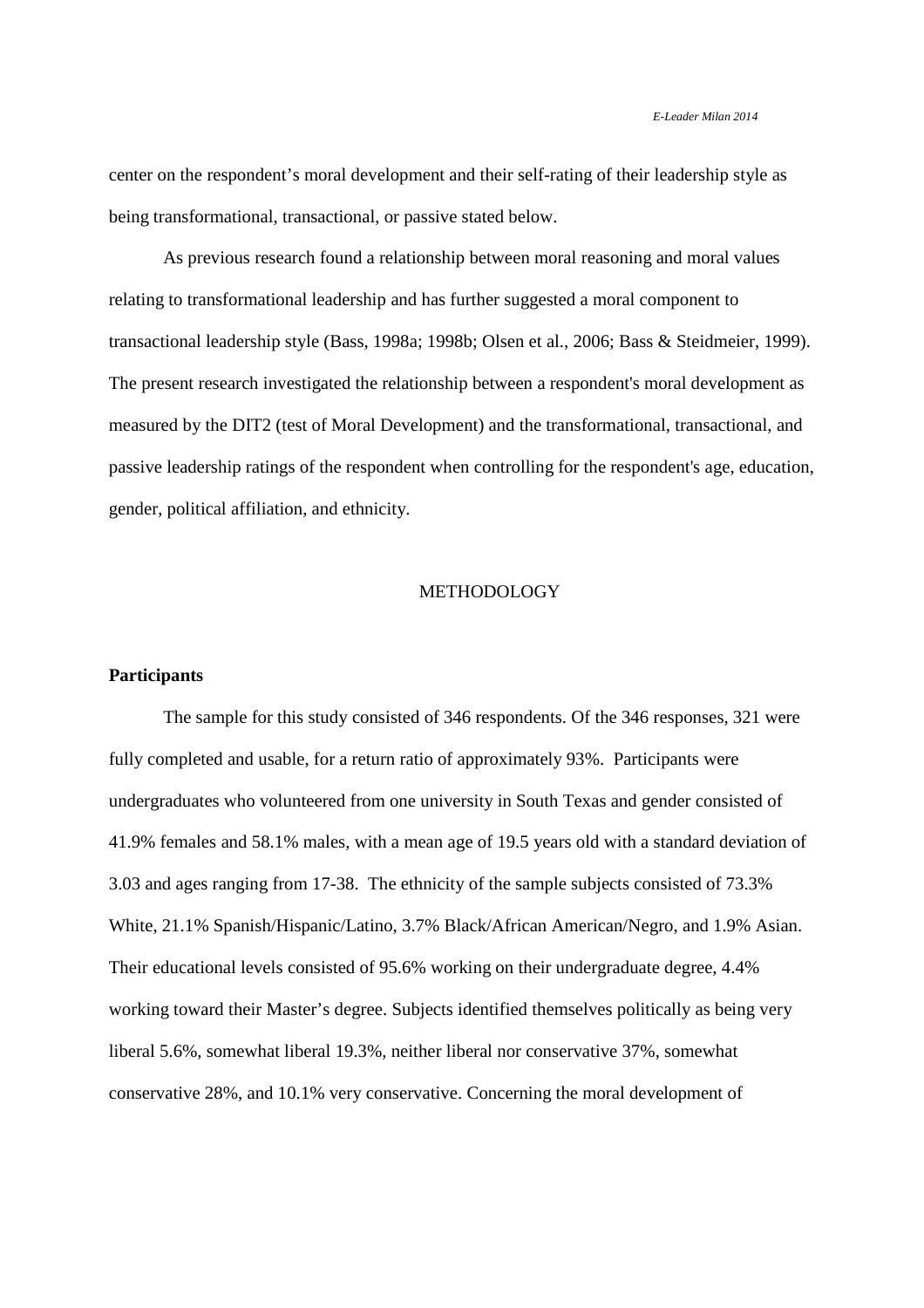participants in accordance with Kohlberg (1984) stages of moral development, 6.5% were stage 1, 21.4% were stage 2, 32.3% were stage 3, 12.7% were stage 4, 7.5% were stage 5, 13.7% were stage 6, and 5.9% were stage 7.

# **Materials and Procedure**

This study was of a correlation research design whose central topic of investigation was the relationship between the respondent's moral maturity, as operationally defined by the Defining Issues Test (DIT 2) and the respondent's self-rating of leadership style as measured by (Bass & Avolio, 1994) Multifactor Leadership Questionnaire. The DIT 2 is a measure of the respondent's moral development and is based on (Kohlberg, 1984), stages of moral development. The data collection instrument, including a demographic page and the two aforementioned survey instruments, was given to those participants who voluntarily agreed to complete the surveys, in the multiple student samples. The sample was a convenient sample and consisted of undergraduate and graduate students from two universities in Texas.

The survey was constructed of three sections: the section asking respondents to give

Demographic information, the *Defining Issues Test-2* section asking respondents to give a best result answer to ethical scenarios, based on the Center for the study of Ethical Development *DIT-2.* Bebeau & Thoma, (2003), which reflects Kohlberg (1984) stages of moral maturity, and lastly the respondent's rating of their leadership style as defined by Bass and Avolio (1994) Multi-factor Leadership Questionnaire measuring the Full Range Leadership Model.

The DIT-2 includes five hypothetical moral dilemmas; each followed by 12 issues that could be involved in making a decision about the dilemma. Participants were asked what decision they would make in each dilemma and which issues they consider most important in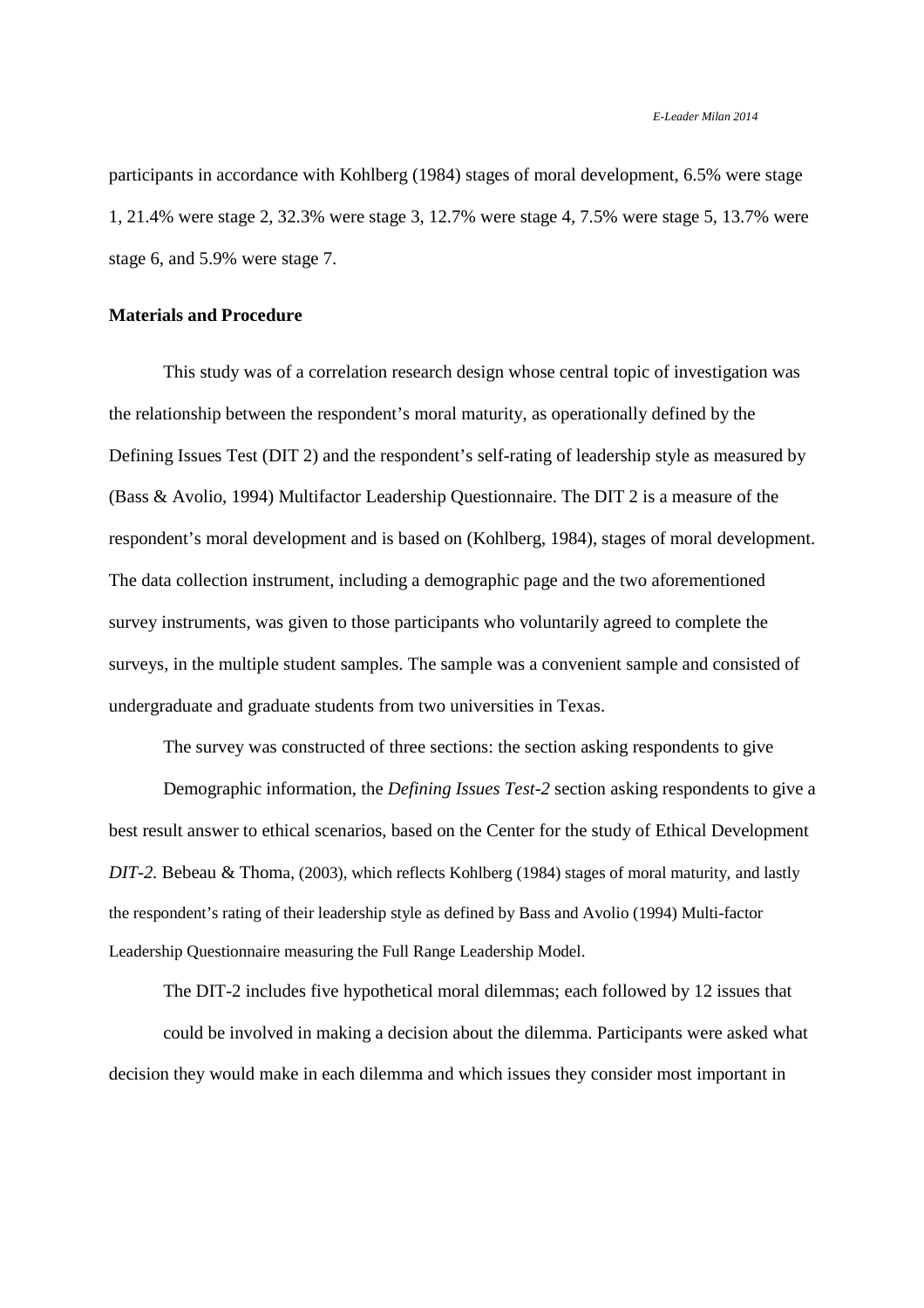making the decision. These responses are scored to find which moral schema students follow in making moral decisions:

- Personal interest's schema: considering what will benefit me and help others to like me
- Maintaining norms schema: considering what will maintain the law and social order
- Postconventional schema: considering human rights and other moral principles,

The reliability and validity of this instrument has been thoroughly investigated by Rest, Narvaez, Bebeau, and Thoma, (1999b). They found internal consistency coefficients using Cronbach's  $\alpha$  ranging from r = .70 to r = .80, and validity correlates related to cognitive capacity measures of moral comprehension  $r = .60$  on the measure related to cognitive capacity of prosocial behaviors and desired professional decision making and political attitudes and political choices ranging from and .40 to .65.

 The reliability and validity of the Multifactor Leadership Questionnaire, published by Bass and Avolio (1994) has also been tested on numerous occasions (Avolio, Bass, & Jung, 1999, Judge, Piccolo, & Ilies, 2004, Rowold & Herrera, 2003, Rowold, 2004). The reliability ratings of all items on the scale ranged from  $r = .74$  to  $r = .94$ , while the validity ratings for these ites ranged from  $r = .79$  for transformational leadership styles,  $r = .56$  for transactional leadership styles, and  $r = .91$  to  $r = .84$  for passive leadership style

# **Results**

A series of regression models were conducted on all of the nine styles of the Full Range Leadership Model. The components of the Full Range Leadership Model consists of: Idealized Influence Active, Idealized Influence Behavioral, Inspirational Motivation, Intellectual Stimulation, Individual Consideration, Contingent Reward, Management by Exception Active,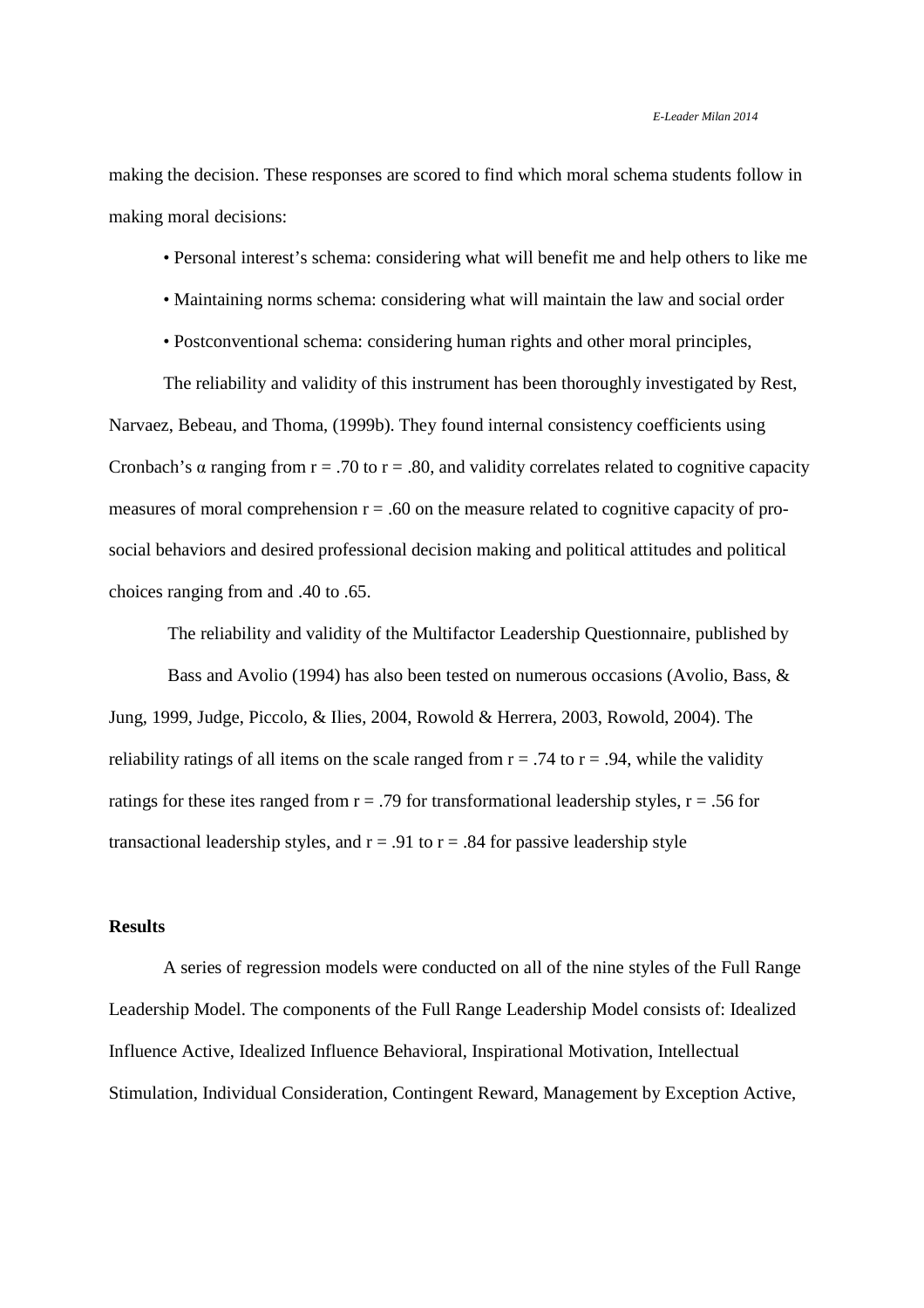Management by Exception Passive and Laissez-faire leadership. These parts of the model are measured by the MLQ-5X and demographics (political party affiliation, ethnicity, education, gender, and age), and moral maturity as defined by the DIT-2.

As indicated in Table 1, *Moral Maturity* ratings variance could best be predicted for these respondent's by the respondent's perception of their leadership style as a leader who engages in Transformational Leadership Style of Inspirational Motivation and the Transactional Leadership Style of Contingent Reward accounted for 29.0 % ( $R^2 = .290$ ) of the variance in ratings. Respondent's estimation of their leadership behaviors constituting the Full-Range Leadership Model styles of contingent reward, idealized influence active, and inspirational motivation showed a positive correlation to moral maturity ratings of the respondent,  $p < .00$ ,  $F(3, 318) =$ 9.736.

The demographic variables of political party affiliation and race were shown to add to the prediction model as ethnicity improved overall model predictability to 35.2 % ( $\mathbb{R}^2$  = .352), a change in predictability of .9% ( $\Delta R^2$  = .062), and showed a correlation to moral maturity ratings,  $p < .01$ , F (3, 317) = 4.35. When adding political affiliation to the model the predictability of the model increased to 40.7 percent ( $R^2 = .407$ ) for an incremental change of 5.5 ( $\Delta R^2 = .055$ ) and showed a correlation to transformational ratings,  $p < .00$ ,  $F(3, 317) = 12.223$ .

Table 1

*Leadership Style and Moral Maturity Ratings Regression Model of Change Statistics* 

| Model | Variable                                           | $R^2$ | $R^2$ Change | Sig. Change | Df  |
|-------|----------------------------------------------------|-------|--------------|-------------|-----|
|       | Leader Style: CR & IS                              | .290  |              | .000        | 318 |
|       | Ethnicity                                          | .352  | .06          | .01         | 317 |
| 3     | Political Affiliation: Liberal vs.<br>Conservative | .407  | .05          | .02         | 317 |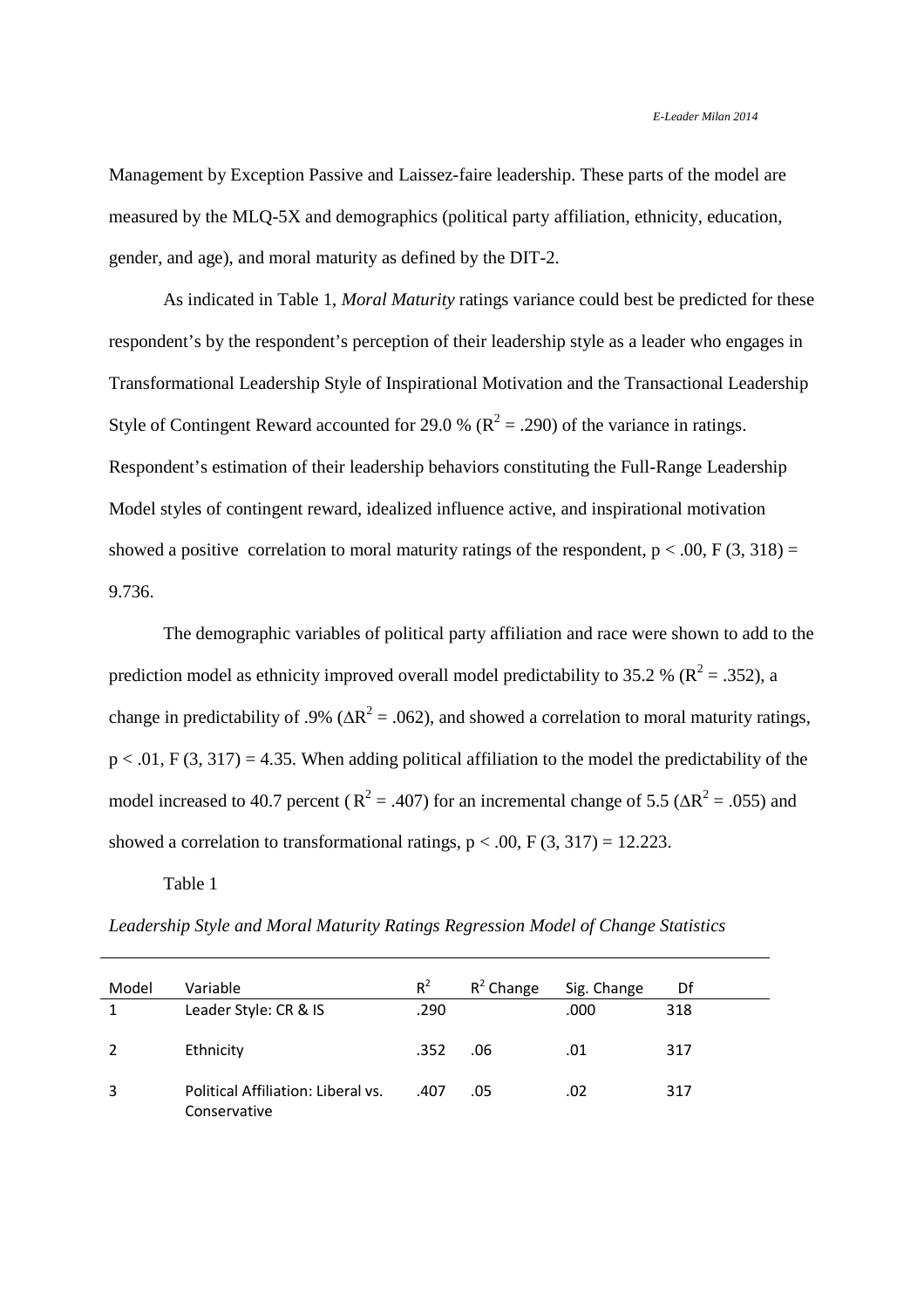*Note*, Leadership style variables are, CR = contingent reward, IA = Idealized Influence (active), IS = Inspirational Motivation; Political Affiliation consist of liberal vs. conservative.

A Scheffe Post Hoc test was run and as indicated in Table 2, the greatest variance in ratings existed between those with *Somewhat Liberal* political affiliations, who were rated significantly lower on the moral maturity Stage 3 than their *Very Conservative* political affiliations counterpart, with a mean difference  $= 1.32$ . Stage 6 moral development ratings indicated that the greatest variance in mean scores existed between those who were *Somewhat Liberal,* who were rated significantly lower*,* and those who were *Very Conservative,* with a mean difference = 1.36 and Stage 7 where the *Very* Liberal political affiliates scored significantly lower than the *Very Conservative* political affiliates with a mean difference = 1.37.

# Table 2

*Scheffe Post Hoc Moral Maturity Ratings Based on Political Affiliation* 

| <b>Political Affiliation</b> | Mean Difference | Std. Error | Sig. |
|------------------------------|-----------------|------------|------|
| Stage 3: SL v. VC            | 1.32            | .236       | .000 |
| Stage 6: SL v. VC            | 1.36            | .262       | .000 |
| Stage 7: VL v. VC            | 1.37            | .313       | .005 |

*Note: SL = Somewhat Liberal, VC = Very Conservative, VL = Very Liberal* 

As Figure 1 indicates there was a significant difference,  $p < .000$ , F (6, 316) = 6.44, between the political affiliation of the respondent and their moral maturity. The political affiliation mean score for those graded out as Stage One of Moral Maturity was found to be 2.05, indicating that they were slightly liberal, versus those that were graded out in Stage 7 of Moral Maturity having a mean political affiliation of 3.4 being either not affiliated politically or slightly conservative. Figure 1 was included as a line graph here to indicate the intuitive anomaly which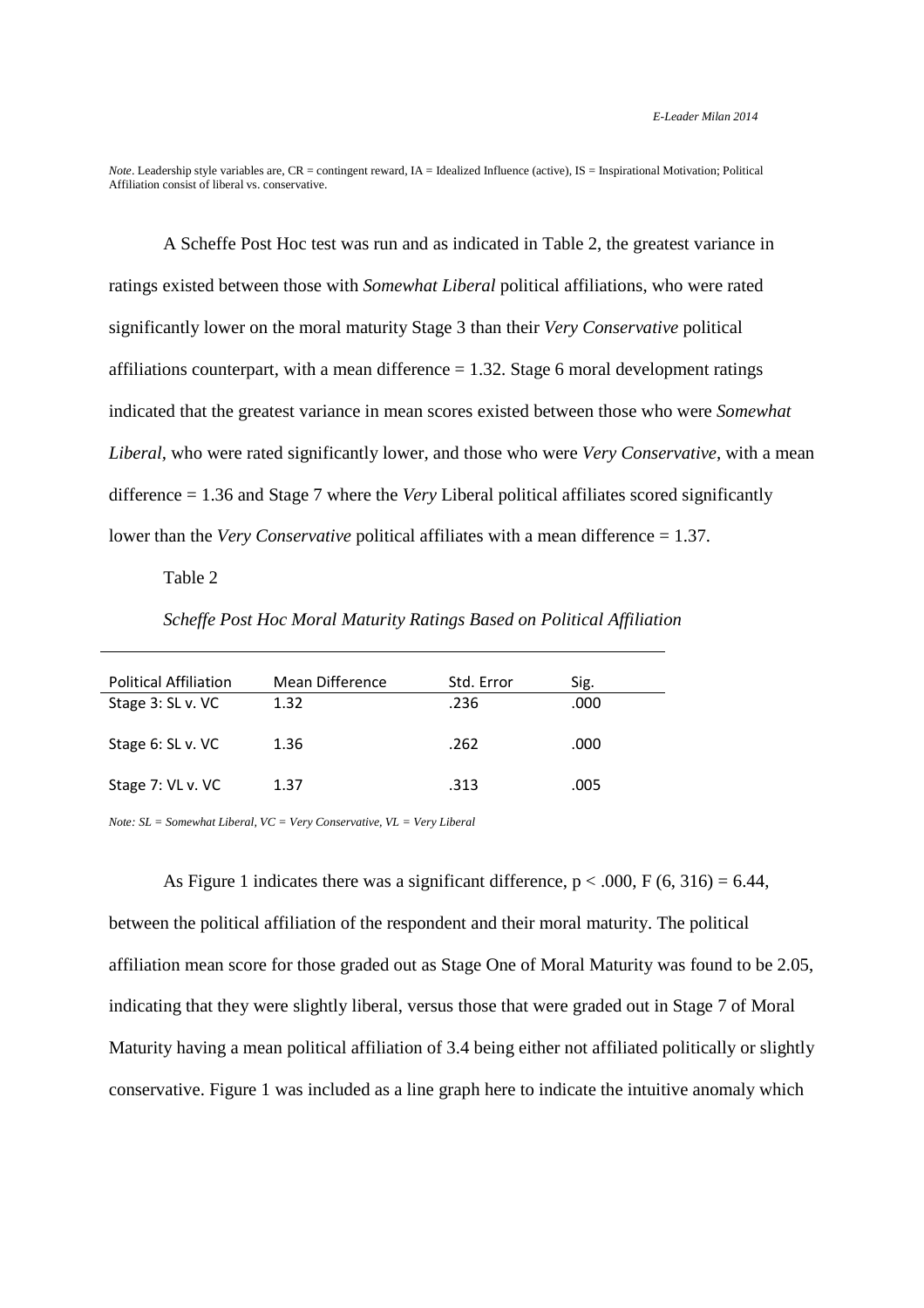occurs at Stage 4 of Moral Maturity and the self-description of the respondent as being either liberal or conservative.

Figure 1 *Mean Score of Political Affiliation and Moral Maturity* 



Note: Political Affiliation is numbered as follows: Very Liberal = 1, Somewhat Liberal = 2, Neither = 3, Somewhat Conservative = 4, Very Conservative = 5

A Scheffe Post Hoc test indicated the greatest difference in ratings existed between those identifying themselves as having an ethnicity of White versus respondents identifying themselves as being Black. Those whose ethnicity was White were rated significantly higher in moral maturity than respondents whose ethnicity was black, with a mean difference  $= 1.37$  and a p < .05.There were no other significant differences between the moral development of any of the other ethnicities.

 A subsequent Scheffe Post Hoc test was run which indicates that the greatest variance in ratings existed between those identifying themselves as using contingent reward as a leadership behavior marginally with a self-rating of 1 to those who rated themselves as utilizing contingent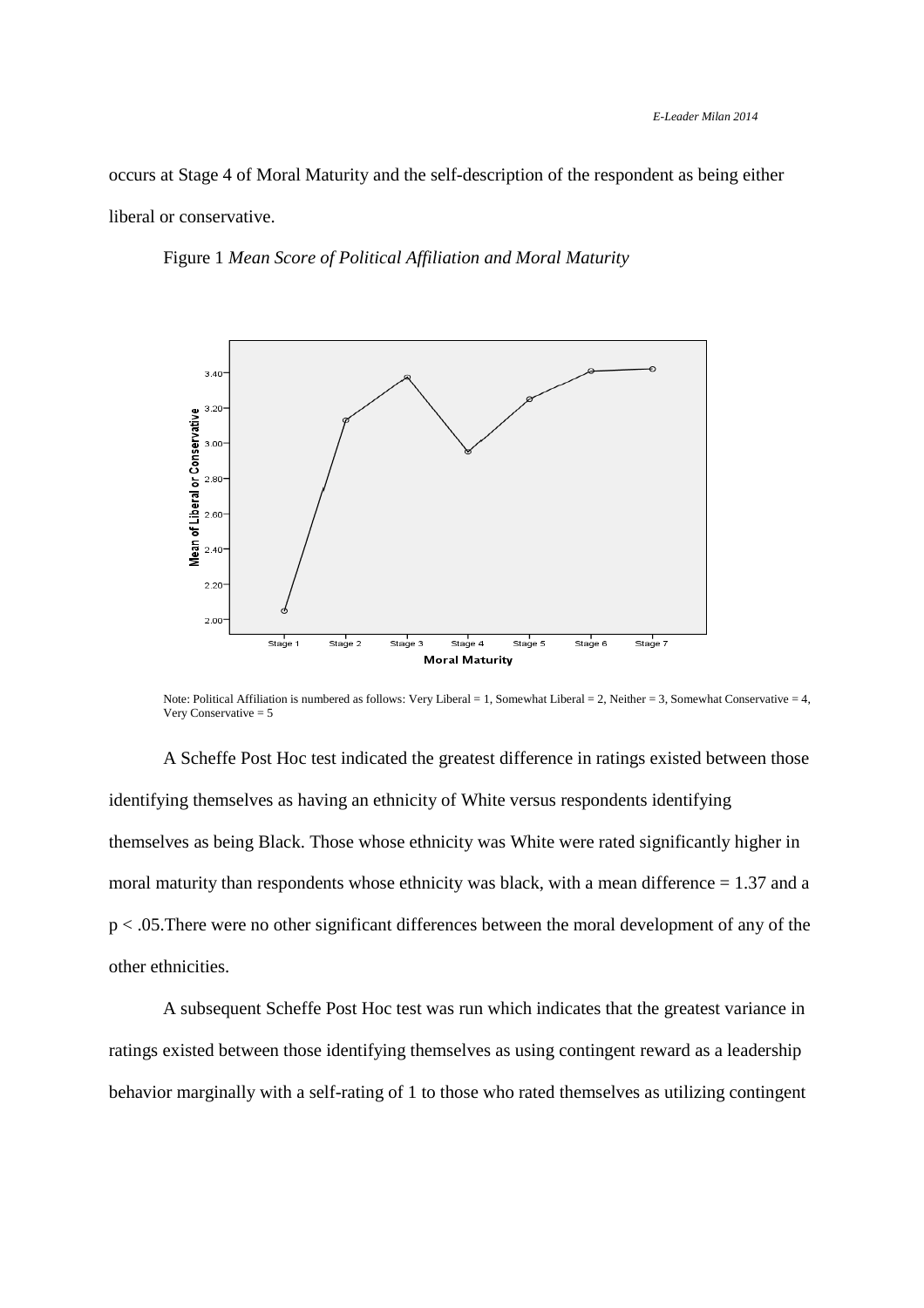reward behavior regularly with a self-rating of 4. Those whose self-rating was 4, who utilized contingent reward regularly, were rated as significantly more morally mature than those who rated themselves using reward marginally, with a 1 rating, with a mean difference =  $1.81$ , p < .05.

Another iteration of the Scheffe Post Hoc test indicates that the greatest variance in ratings existed between those identifying themselves as using inspirational motivation as a leadership behavior marginally with a self-rating of 1 to those who rated themselves as utilizing inspirational motivation behavior regularly with a self-rating of 4. Those whose self-rating was 4, who utilized inspirational motivation regularly, were rated as significantly more morally mature than those who rated themselves using inspirational motivation marginally, with a 1 rating, with a mean difference  $= 1.52$ ,  $p < .05$ .

#### *Hypothesis Tests*

As stated in the research question the relationship between respondent's moral maturity ratings as operationally defined by the DIT 2, and the self-ratings of their transformational leadership style, composed of , idealized influence (active) idealized influence (behavioral), inspirational motivation, individual consideration, and intellectual stimulation, based on the MLQ5X, when controlling for age, ethnicity, political affiliation, and gender was found to exist. As a significant relationship was found to exist between, the respondent's self-rating of transformational leadership style and their self-ratings of moral maturity. Specifically Respondent's rated in Stage 4 of moral development utilized contingent reward more readily, than Respondents in Stage 1, who more frequently engaged in the transformational component Inspirational Motivation.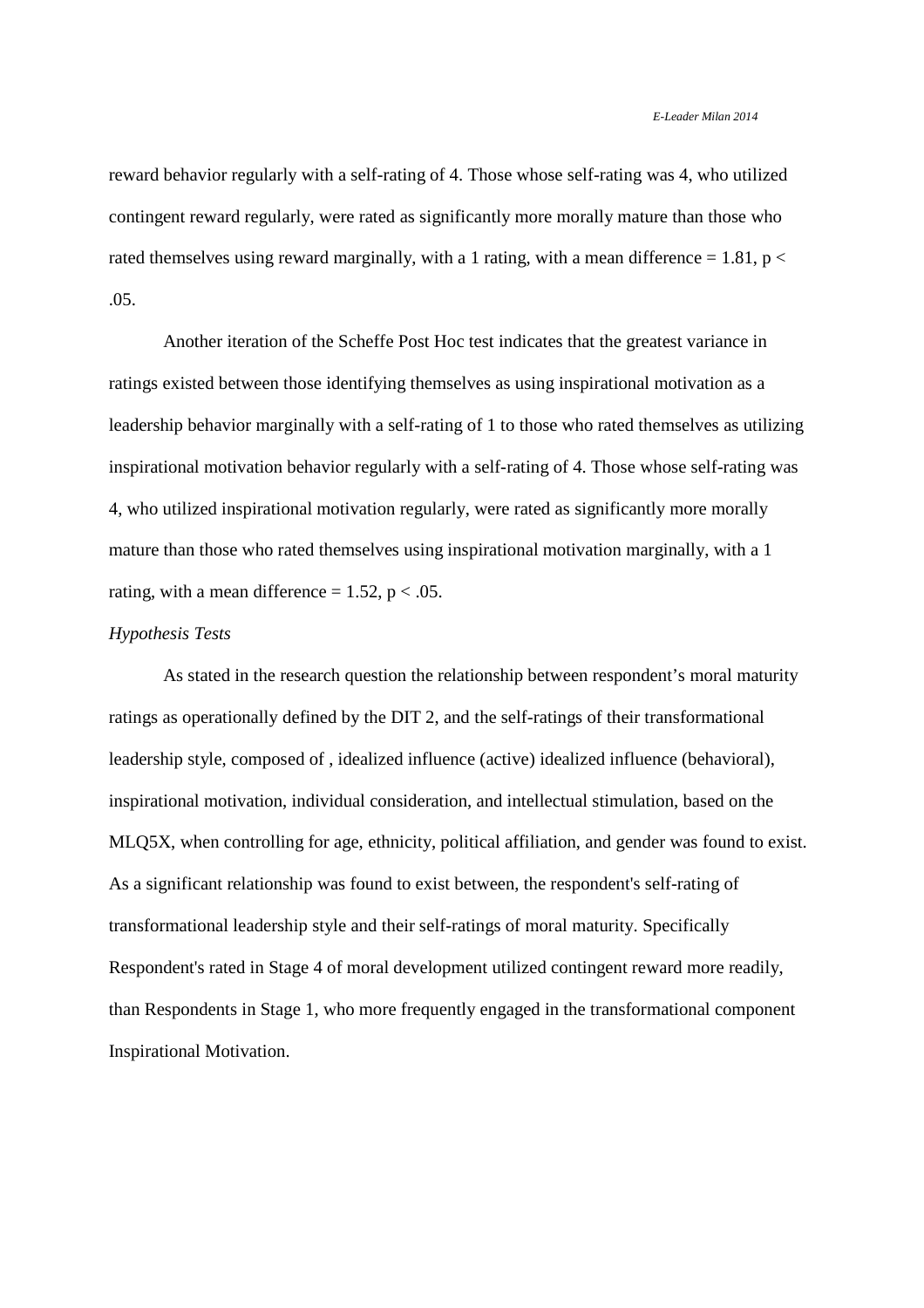Findings also, indicated a significant relationship between the transactional style known as Contingent Reward and Moral Maturity. As moral development increased from stage of development to stage of development so did the usage of Contingent Reward behavior or Transactional Style of Leadership. Finally, there were no significant findings concerning passive leadership styles and any of the tested variables.

# **Discussion**

The pertinence of this research to organizational leaders is aligned toward a better understanding of followers' moral development in association with their leadership behavioral style and communication processing behaviors, which have been stated to emanate from one's moral schemas as stated by Rest, Narvaez, Bebeau, and Thoma, (1999e). Leaders' change styles in order to better motivate their followers to higher productivity, the understanding of the relationship between a leader's preferred leadership style and their moral development will aid followers and the leader's leader as to what motivates the mechanisms they utilize to communicate to and motivate others. If a leader's moral maturity effects their perception of a leadership style's effectiveness, the recognition and concern for effective communication between follower and leader should be enhanced. It is assumed leadership style is a follower' perception based largely on the attribution processes associated with leader' behavioral communication and founded in implicit leadership theory and implicit moral maturity theory. As has been found by Eden and Leviathan (1974) should a leader communicate in a way, which betrays the follower's prototype of them, then performance suffers.

From a practical standpoint leaders need to understand their propensities, based on their level of moral maturity, to utilize communication mechanisms, which fulfill their need to behave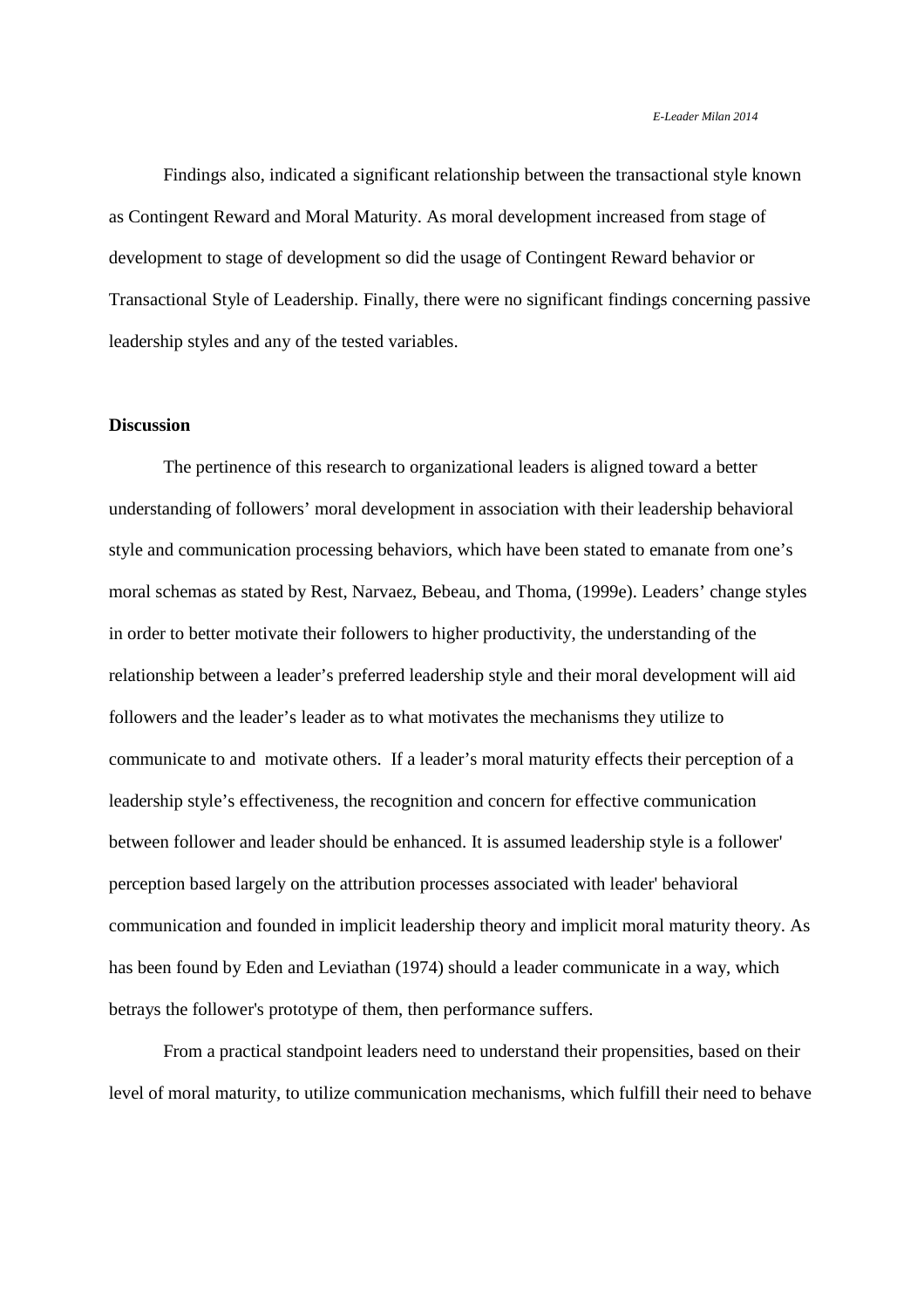congruently to their level of moral development. It is also necessary for leaders to recognize their follower's different levels of moral development. As leaders, understanding that one's default leadership styles of behavior, which emanate, at least in part, from one's level of moral development, might not speak effectively to follower's whose level of moral maturity is not complimentary, is important to motivating all levels of followers

Of further note, if we understand constituent's levels of moral development then we can better communicate around the perceptive boundaries associated with our communicative behaviors. Some of those boundaries are thoroughly defined in Kreitner and Kinicki (2013) and consist of: selective perception, halo effect, self-fulfilling prophecy, and their interaction with follower attribution of the leader. Knowing these boundaries we could better assimilate unique follower training programs to enhance organizational behavior, which could create an efficiency of productivity.

The finding on moral maturity and political affiliation is intuitively spurious, in that it would appear to one that political affiliation is a philosophical ideal by which one would fulfill the human needs associated with different levels of Moral Development. It is intuitive that individuals within the associated different levels of political affiliation should be rated as to be in high stages of moral maturity, this finding that political conservatives are more highly rated in the levels of moral development intuitively speaks to a sample population in which the highest political affiliation numbers were slightly conservative to highly conservative.

The significant relationship found between moral maturity and the leadership traits *Inspirational Motivation* and *Contingent Reward,* concur with prior research, which suggest that the communicative behaviors of successful political leaders speak to transformational language and to transactional leadership language as well (Gardner, 1987; Hargrove, Duncan, Green,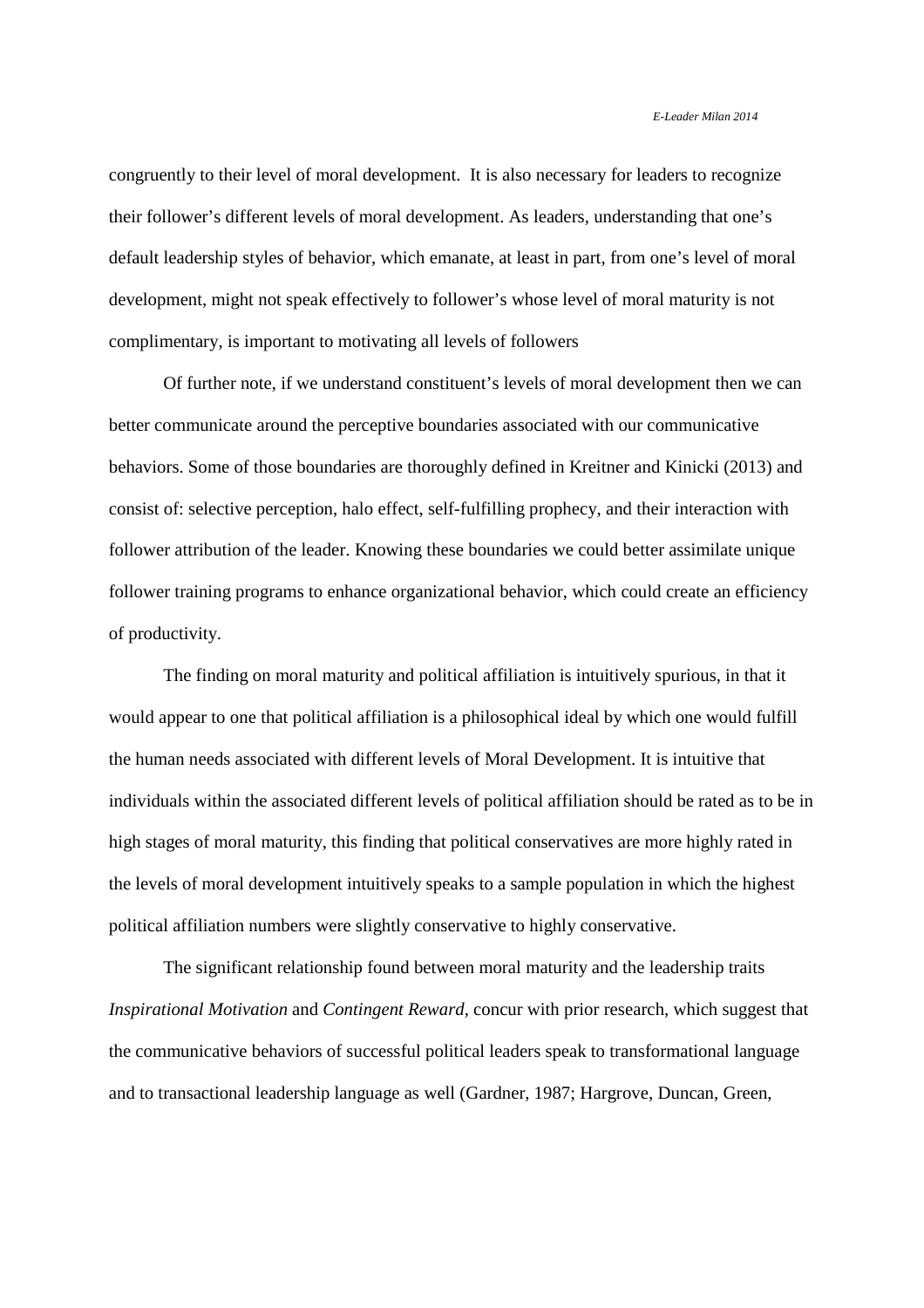Salter, & Trayhan, 2011). Gardner (1987) and Hoyt and Blascovich (2003) suggests though transformational and transactional leadership styles might be needed to accomplish different aspects of the leadership role, both are needed for effective leadership.

What was surprising to one is what was not found to have a significant relationship in this study, there was not found a relationship between gender and moral development, there too was no significant finding between the components of transformational leadership referred to as, individual consideration, idealized influence (active or behavioral) or intellectual stimulation and moral development. As intuitively suggested in (Green, Duncan, Salter, & Chavez, 2012; Salter, Green, Duncan, Berre, and Torti 2010) which suggested that women were significantly more concerned with a leader's integrity and more sensitive to the transformational and passive leadership language of the leader than men. However, while the studies mentioned above actually rated the actions of some other leader, this study rated their own moral development and their leadership style. The difference between a male's implicit expectations of their own behavior and perhaps the lesser expectations one might have of the practical behavior of a leader might constitute the lack of significant difference between the ratings of men and women in this study. In other words, men have the same high expectations of their own behavior as do women, however, they simply might not expect the same high standard from their leaders. Limitations to the Findings

The use of a sample of convenience in this research limits the study's ability to generalize these findings. Findings taken from a sample consisting of only those seeking a higher education in a population might not be representative of the population as a whole. Therefore, these finding are not necessarily similar to the findings of a representative sample of the entire population. This study should be repeated with a more representative sample.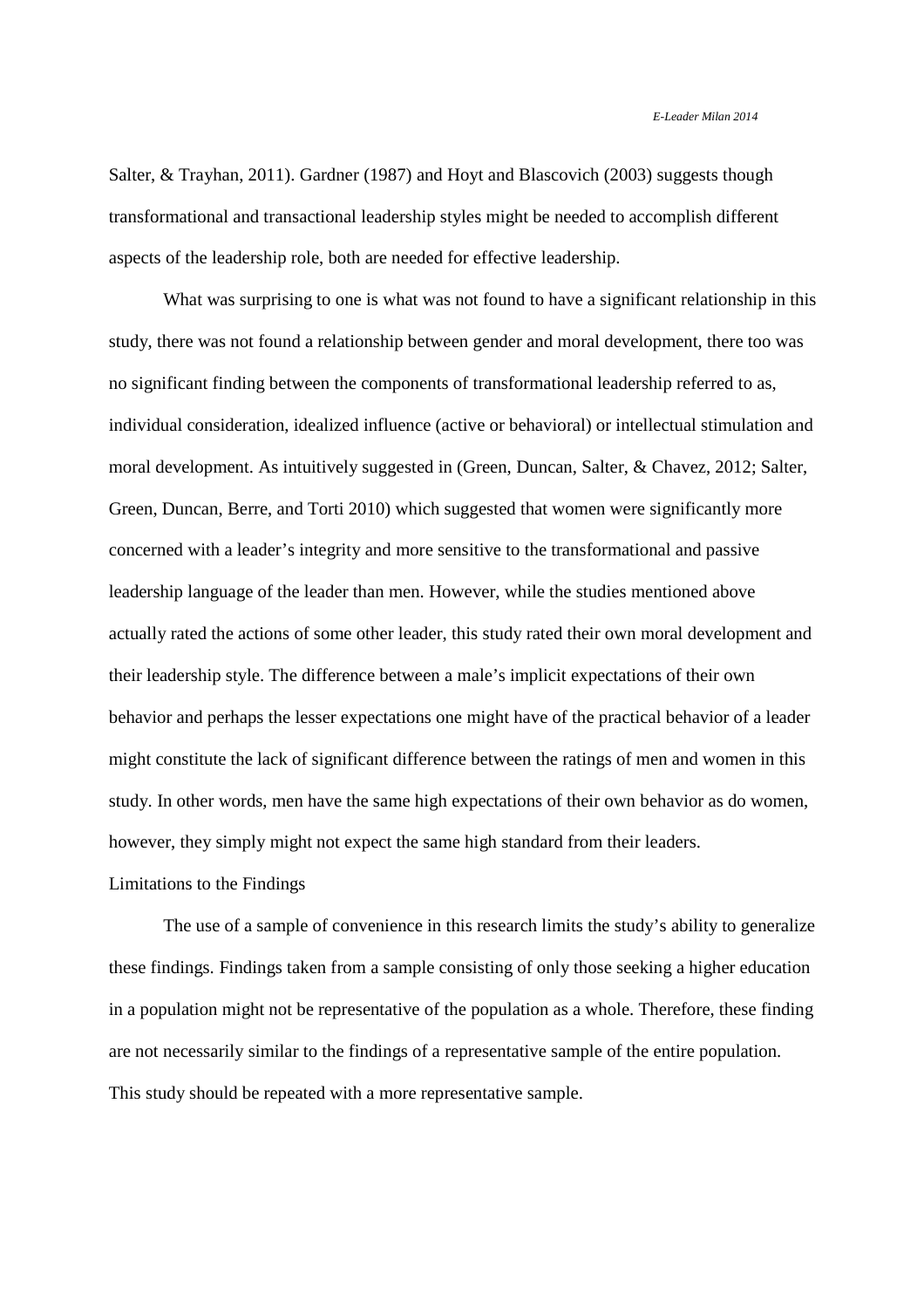## **Recommendations of Future Research**

More research should be done on the implicit perception of individuals and how they view themselves and others as leaders. The relationship between implicit perception and the formulation of one's decisions is important to the better understanding and communication of leaders and constituents in the work place in our society. Researchers should recognize the different disciplines engaged in contributing to the study of leadership and make the effort to traverse uncommon ground toward a better understanding of leadership and decision-making. Disciplines worthy of study include those associated with implicit motivations and concern, satisfying the intrinsic needs of the constituent and the leader at work, and communication verbal and non-verbal cues that reinforce positive emotion and result in extra effort.

Lastly, more research should be devised attempting to understand the perceptual differences between political affiliation, leadership ratings and moral development. While this study found a significant difference between the Moral Development of different politically affiliated individuals, intuitively these do not seem to be related. As stated above, political affiliation would seem to be more be a means or a design of the mechanisms or means one would utilize to fulfill the human needs associated with different levels of Moral Development. As Mischel (1977) suggests the process of decision formulation with schemas and their aid in information gathering seem to be subconscious and involuntary. If however, political schemas (Democrat or Republican) exist as intuition would allow, then to what reflexive decision-making processes are they responsible for our political choices? And, more importantly how can two opposed political affiliations ever come to compromise, for the betterment of society? In his treatise on the will and St. Augustine, King (2010) states that St. Augustine promulgated that our will is not responsible for those things in which it possesses no control. The will, he states, is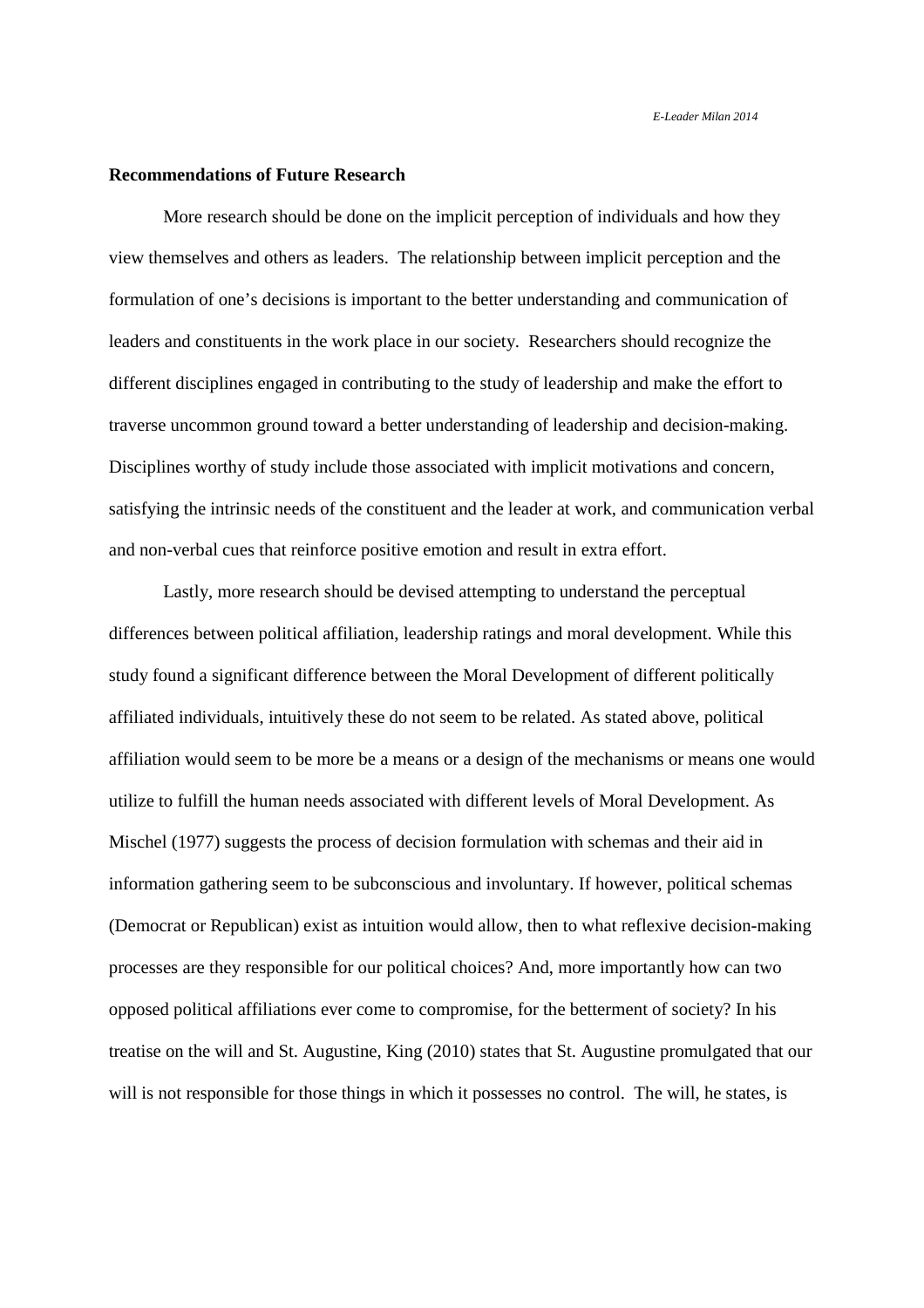self-determining, meaning the power of our will comes from our will to possess it, and that we are responsible for having a *good will* toward our fellow human beings. The author further states for St. Augustine a *good will* consisted of: 1) prudence or the knowledge of what was good for oneself and seeking it, and knowing what was not good for oneself and avoiding it, 2) bravery, the ability to take with equanimity the things that are beyond our control and to press on, 3) moderateness, what trait theorist refer to as emotional stability, and 4) justice or the need to pursue fairness for all persons. Perhaps it is somewhere within the exercise of our wills that we can then think past our schemas or our automatic responses to come to further reason in every situation, which will then aid in the performance of our industries and our societies.

## **References**

- Andreescu, V., & Vito, G. F. (2010). An exploratory study on Ideal Leadership Behavior: the opinions of American Police managers. *International Journal of Police Science & Management*, 12 (4), 567-583.
- April, K., Peters, K., Locke, K., & Mlambo, C. (2010). Ethics and Leadership: Enablers and stumbling blocks*. Journal of Public Affairs* , 10(3)152-172.
- Aquino, K., & Reed, A. (2002). The self-importance of moral identity. *Journal of Personality and Social Psychology, 83,* 1423–1440.
- Avolio, B. J., Bass, B. M., & Jung, D. I. (1999). Re-examining the components of transformational and transactional leadership using the Multi-factor Leadership Questionnaire. *Journal of Occupational and Organizational Psychology.* 72:4, 441-462,

Bartlett, F. C. (1932). Remembering. London: Cambridge University Press.

Bass, B. M. (1990). *Bass and Stogdill's handbook of leadership.* New York: Free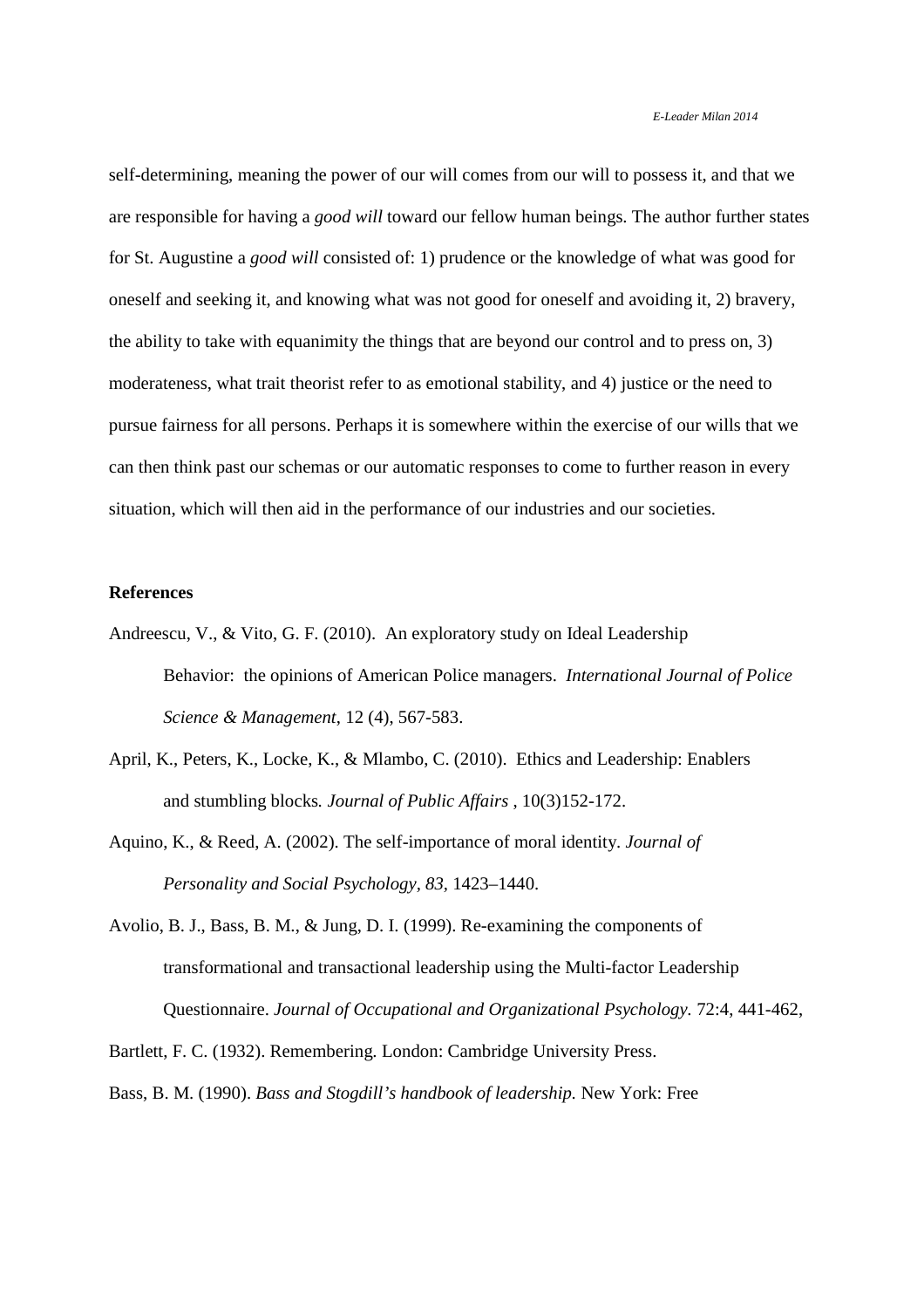Press.

- Bass, B. M., & Avolio, B. J. (1994). *Improving organizational effectiveness through transformational leadership.* Thousand Oaks, CA: Sage Publications. Bass, B. M. (1998a). The ethics of transformational leadership. In J. Ciulla (Ed.), *Ethics: The heart of leadership* (pp. 169–192). Westport, CT: Praeger.
- Bass, B. M. (1998b). *Transformational leadership: Industrial, military, and educational impact.* Mahwah, NJ: Lawrence Erlbaum Associates, Inc.
- Bass, B. M., & Steidlmeier, P. (1999). Ethics, character, and authentic transformational leadership behavior. *Leadership Quarterly, 10,* 181–217.
- Bebeau, M. J., & Thoma, S. J. (2003). Guide for the DIT 2, *Available from the Center of Ethical Development University of Minnesota.*
- Burns, J. M. (1978). *Leadership.* New York: Harper & Row.
- Butz, C. E. & Lewis, P. V. (1996). Correlation of gender-related values of independence and relationship and leadership orientation. *Journal of Business Ethics* 15(11), 1141- 1149.
- Butz, C. E & Lewis, P. V. (2007). Leadership and gender: a dangerous liaison. *Leadership & Organization Development Journal,* 26 (7/8), 574-590.
- Carlisle, C., & Phillips, D. A. (1984). The effects of enthusiasm training on selected teacher and student behaviors in preservice physical education teachers. *Journal of Teaching in Physical Education, 4,* 164-175.
- Eagly, A. H., & Johnson, B. T. (1990). Gender and leadership style: A meta-analysis. *Psychological Bulletin, 108*(2), 233–256.

Eagly, A. H., Karau, S. J., & Makhijani, M. (1995). Gender and the effectiveness of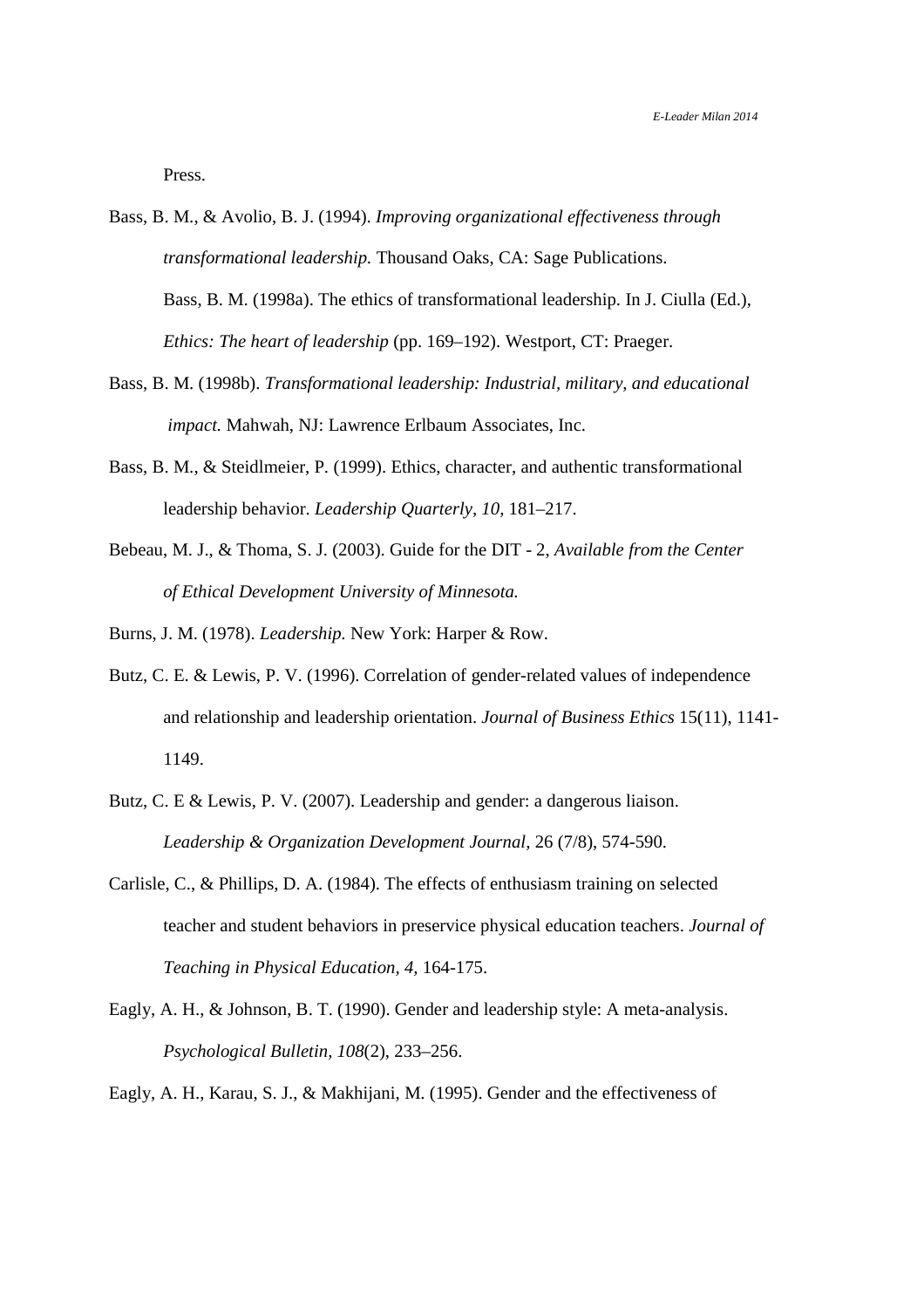leaders: A meta-analysis. *Psychological Bulletin,117*(1), 125–145.

- Eagly, A. H., & Carli, L. L. (2007). Women and the labyrinth of leadership. *Harvard Business Review, 85*(9), 62–71.
- Eden, D., & Leviathan, U. (1975). Implicit leadership theory as a determinant of the factor structure underlying supervisory behavior. *Journal of Applied Psychology*, *60,* 736-741.
- Gardner, J. (1987). *Attributes and context* (Leadership Papers No. 6). Washington, DC: Leadership Studies Program, Independent Sector.
- Gardner, H. (2007). *Responsibility at work: How leading professionals act (or don't act) responsibly.* San Francisco, CA: Jossey-Bass.
- Glanz, J. (2010). Justice and Caring: Power, Politics and Ethics in Strategic leadership. *International Studies in Educational Administration* (Commonwealth council for Educational Administration & Management (CCEAM)),38(1), 66-86.
- Green, M., Duncan, P., Salter, C.R., & Chavez, E. (2012). The Educated Worker. *Paper Delivered at the Southwest Academy of Management Annual Conference, in New Orleans, La.*
- Hargrove, D., Duncan, P., Green, M., Salter, C., & Trayhan, J. (2011). Obama v. Clinton: A study exploring the impact of leadership language, in *Diversity, Conflict, and Leadership: Current Topics in Management,* Vol. 15. New Brunswick and London, UK: Transaction Publishing.

House, R. J., Hanges, P. J., Javidan, M., Dorfman, P. W., & Gupta, V. (2004). *Culture,*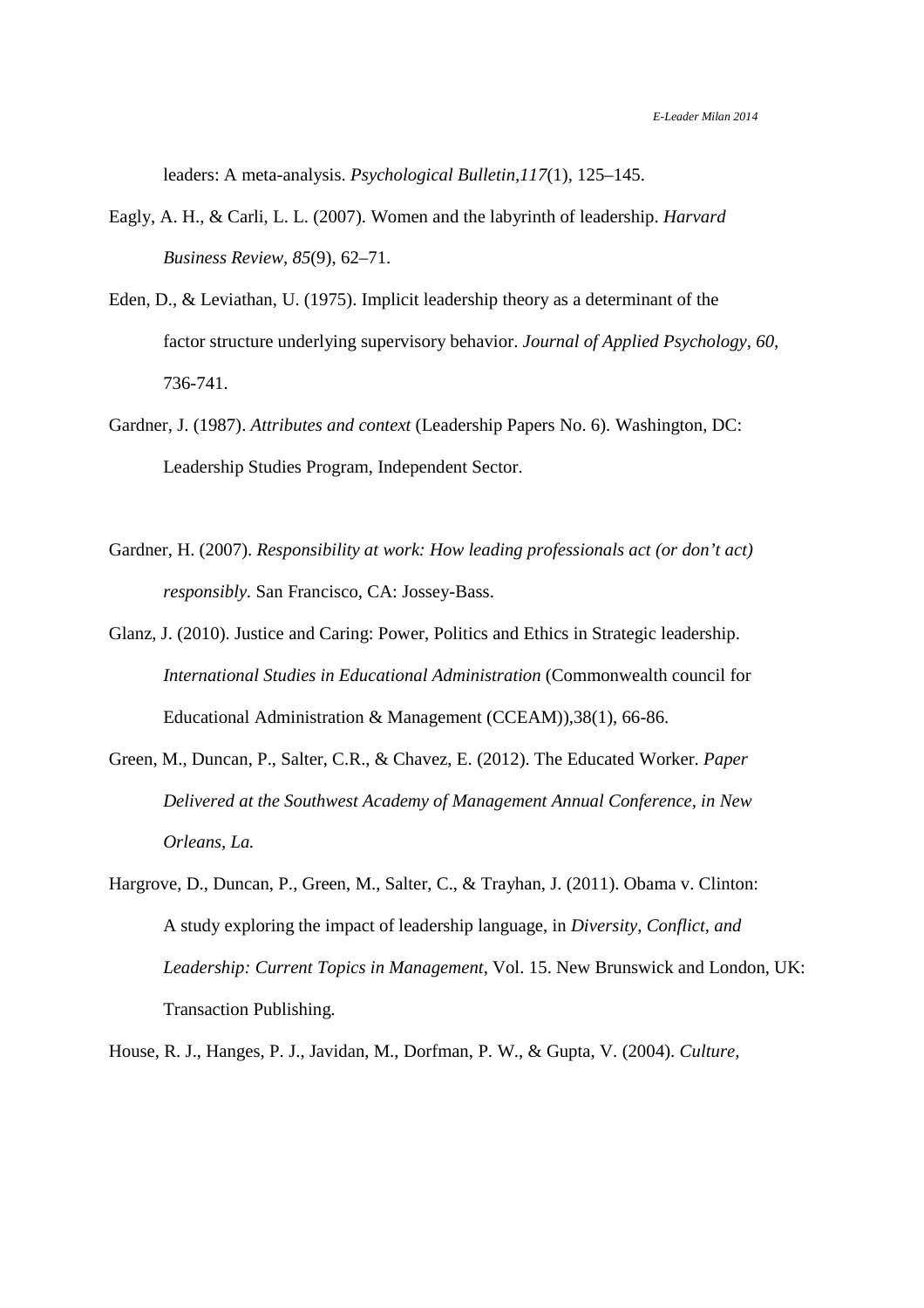*Leadership, and Organizations: The Globe Study of 62 Societies.* Thousand Oaks, CA: Sage Publications.

- Hoyt, C. L., & Blascovich, J. (2003). Transformational and transactional leadership in virtual and physical environments. *Small Group Research,* 34 (6), 678-715.
- Helgesen, S. (1990). *The female advantage: Women's ways of leadership*.New York, NY: Doubleday.
- Judge, T. A., & Piccolo, R., Ilies, G. (2004). The forgotten ones? The validity of consideration and initiating structure in leadership research. *Journal of Applied Psychology, 89,* 36-51.
- Kark, R., & Shamir, B. (2002). *The dual effect of transformational leadership: Priming relational and collective selves and further effects on followers.*  Transformational and Charismatic Leadership, Vol. 2, 67-91.
- Keller, R. T. (1992). Transformational leadership and the performance of research and development project groups. *Journal of Management,* 18: 489-501.
- King, P. (2010). *Augustine: On the free choice of the will, on grace and free choice, and other writings.* Cambridge, UK: Cambridge University Press.
- Kintsch**, W. (**1994**). Text comprehension, memory, and learning.** *American Psychologist* , 49, 294-303.
- Klenke, K. (2003). The "S" Factor in Leadership Education, Practice and Research, *Journal of Education for Business*, 79(1),56-60.

Koehn, D. (2005). Integrity as a business asset. *Journal of Business Ethics, 58*(1–3), 125– 13.

Kohlberg, L. (1984). *Essays on Moral Development: The nature and validity of moral*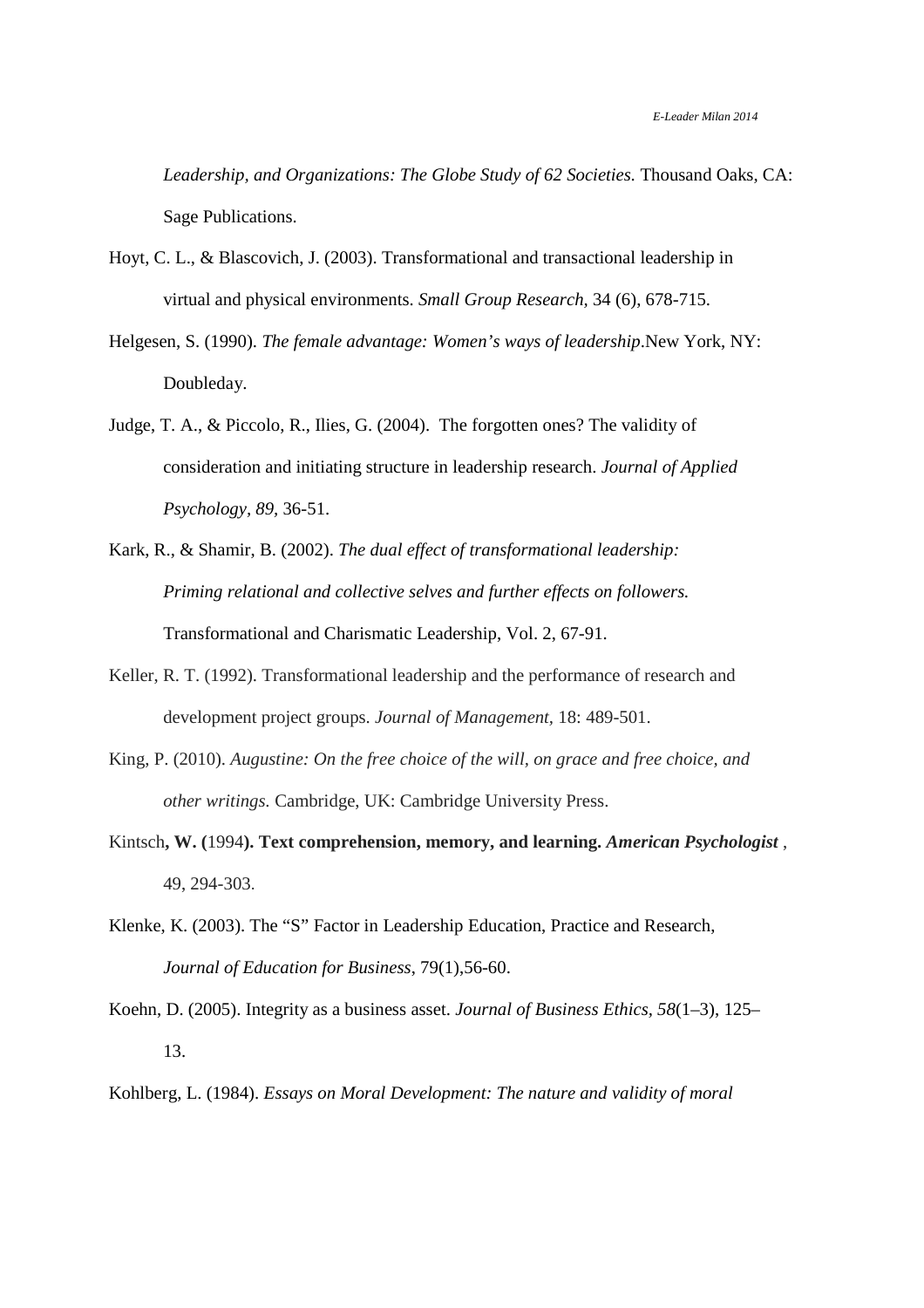*stages,Vol. 2,* Harper & Row, San Francisco.

Kreitner, R., & Kinicki, A. (2013). *Organizational Behavior, 10th ed.,* New York: McGraw-Hill.

- Lord, G. L., De Vader, C. L., & Alliger, G. M. (1986). A meta-analysis of the relation between personality traits and leadership perceptions: An application of validity generalization procedures. *Journal of Applied Psychology, 71,* (3), 402-410.
- Lord, R. G., & Maher, K. J. (1991). *Leadership and information processing.* Boston: Routledge.
- Lord, R. G., Brown, D. J., & Freiberg, S. J. (1999). Understanding the dynamics of leadership: The role of follower self-concepts in the leader/follower relationship. *Organizational Behavior and Human Decision Processes, 78,* 167-203.
- Mischel, W. (1977). The interaction of person and situation. In D. Magnusson & N. S. Endler (Eds.), *Personality at the crossroads: Current issues in interactional psychology,* 333-352. Hillsdale, NJ: Eribaum.
- Narvaez, D. (1999). Using discourse processing methods to study moral thinking. *Educational Psychology Review,* 11: 379-395.
- Olsen, O., Kjellevold, E. J., & Johnsen, B. H. (2006). Moral Behavior and Transformational Leadership in Norwegian Naval Cadets, *Military Psychology*; 18,37-56.
- Remund, D. (2011). Asking the Right Questions, Involving the Right People. The Responsibility of Corporate Communications Leaders. *Journal of Leadership Studies*; 5(3),40-52.
- Rest, J. (1986). *Moral development: Advances in research and theory.* New York: Praeger.
- Rest, J., Narvaez, D., Bebeau, M., & Thoma, S. (1999b). A neo-Kohlbergian approach to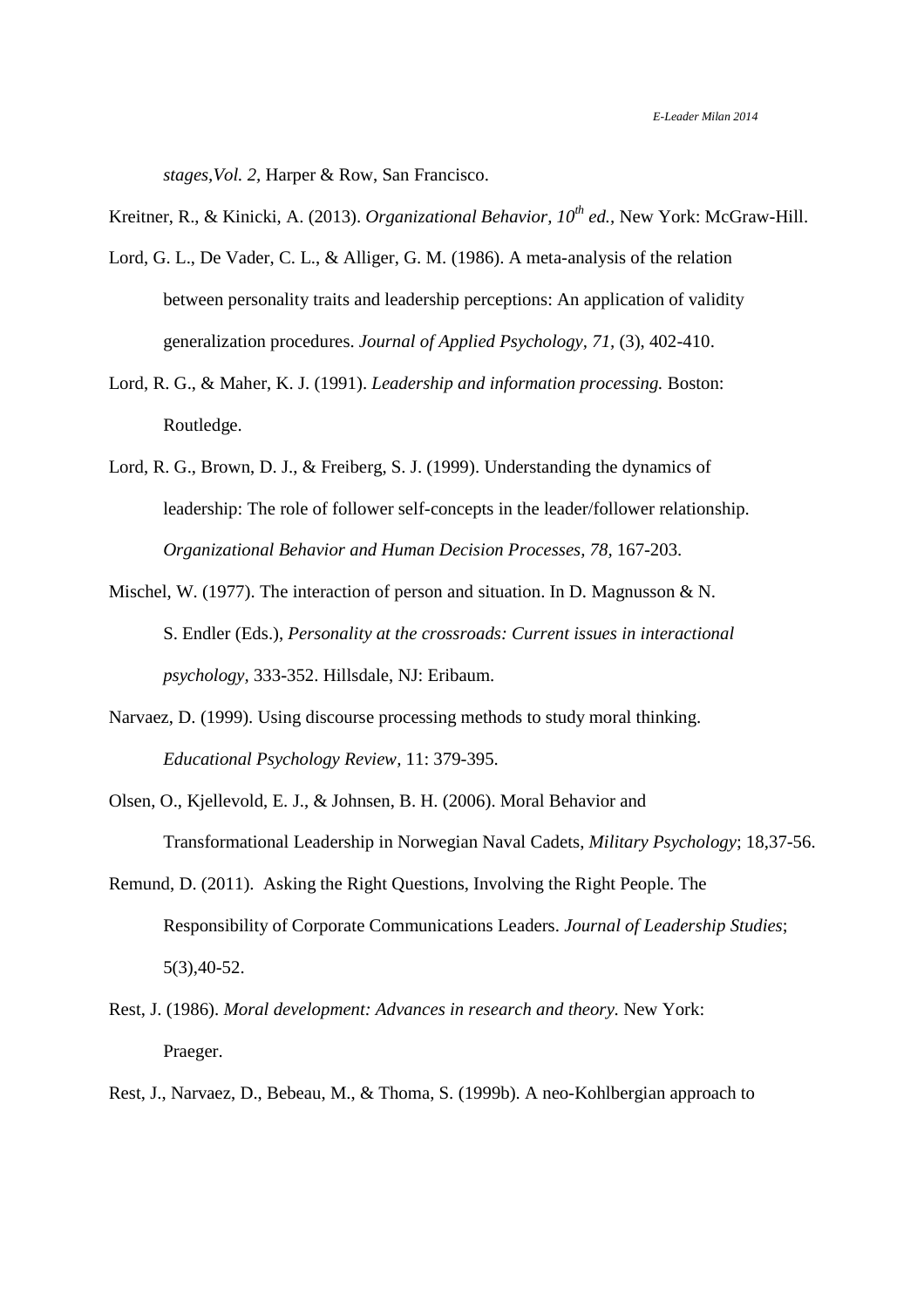moral judgment: An overview of Defining Issues Test research*. Educational Psychology Review*, 11(4), 291-324.

- Rest, J., Thoma, S. J., and Narvaez, D. (1999e). *Moral judgment: Stages and schemas*  (submittedfor publication).
- Rosener, J. B. (1990). Ways women lead. *Harvard Business Review,68*(6), 119–125.
- Rowold, D. J., & Herrera, R. J. (2003). Inferring human phylogenies using forensic STR technology. *Forensic Science International, 133*:3, 260-266.

Rowold**, J. (**2004**).** MLQ-5X. German translation of Bass & Avolio's Multifactor Leadership Questionnaire Redwood City: Mind Garden.

- Rummelhart, D. E. (1980). Schemata: The building blocks of cognition. In Spiro, R., Bruce,B., and Brewer, W. (eds.), *Theoretical Issues in Reading Comprehension,*  Erlbaum, Hillsdale,NJ, pp. 33-58.
- Salter, C. R. (2007). A Study of the Relationship Between Follower' Personality and the Leadership Ratings of George W. Bush, Midwest Political Science Association, Chicago, IL, Apr 2007.
- Green, M., Kodatt, S., Salter, C., Duncan, P., Garza-Ortiz, D., & Chavez, E. (2008). The relationship between follower ratings of leadership and the leader's spirituality—God matters. *Paper delivered: The International Conference on Studying Leadership 08, Auckland, New Zealand, 2008.*
- Salter, C. R., Green, M., Duncan, P., Berre, A., & Torti, C. W. (2010). Virtual Communications, Transformational Leadership and Implicit Leadership. *Journal of Leadership Studies,* 4:2, p. 6-17.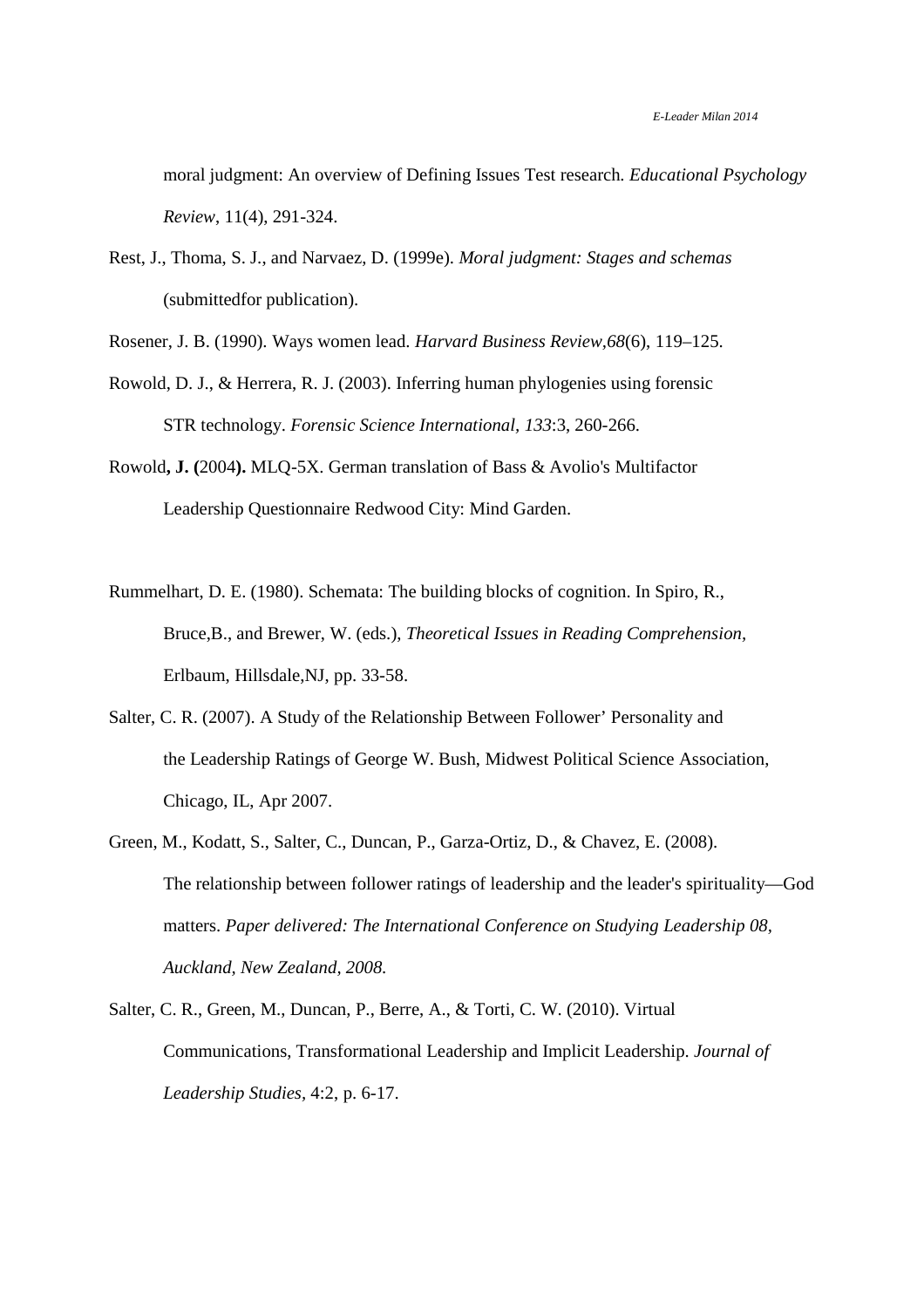- Salter, C.R., Green, M., Ree, M., Carmody-Bubb, M., & Duncan, P. (2009). A Study of Follower's Personality, Implicit Leadership Perceptions, and Leadership Ratings. *Journal of Leadership Studies,* 2:4, p. 48-60.
- Schroer, A. (2007). Responsibility and leadership. In H. Gardner (Ed.), *Responsibility at work: How leading professionals act (or don't act) responsibly. San Francisco, CA:* Jossey-Bass.
- Singh, P., Nadim, A., & Ezzedeen, S. R. (2012). Leadership Styles and Gender: An Extension, *Journal of Leadership Studies*, 5(4), 6-19.
- Stogdill, R. M. (1974). *Handbook of leadership: A survey of theory and research.* New York: Free Press.
- Taylor, S. E. & Crocker, J. (1981). *Schematic bases of social information processing.* In E. T. Higgins, C. P. Herman & M. P. Zanna (Eds.) Social Cognition: The Ontario Symposium, Vol. 1, Hillsdale, NJ: Erlbaum.
- Turner, N., Barling, J., Epitropaki, O., Butcher, V., & Milner, C. (2002). Transformational leadership and moral reasoning. *Journal of Applied Psychology, 87,*  304–311.
- Walker, M., Windley, M., & Christine J. (2009). Spirituality Matters: Spirituality and the Community College Leader, *Community College Journal of Research and Practice*, 33,  $(3/4)$ , 321-345.
- White, F. (1997). Measuring the content of moral judgment development: The revised moral authority scale. *Social Behavior and Personality,* 25:4, 321-334.
- Winter, L., & Uleman, J. S. (1984). When are social judgments made? Evidence for